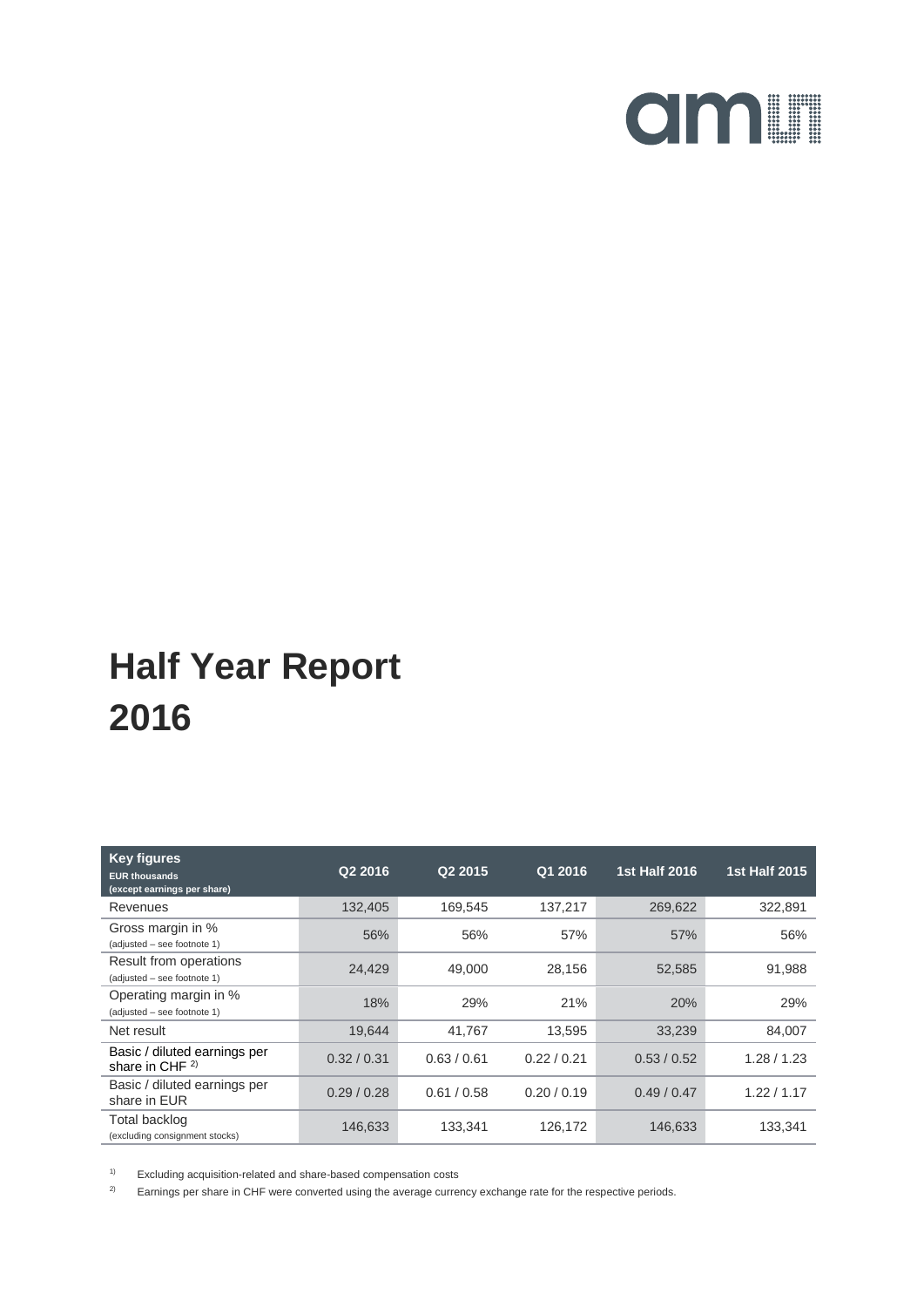

**Second quarter revenues in upper half of guidance range reflect demanding market environment; third quarter expected revenues show sequential growth at improved operating margin; acquisition of CCMOSS completed creating global leader in gas and infrared sensing; smaller acquisition in color and spectral sensing focused on industrial and medical markets**

#### Report to shareholders on the first half of 2016

#### **Ladies and Gentlemen**

Our second quarter and first half results reflect the strengths of our high quality sensor and analog business in a demanding market environment as restrained overall consumer demand continued in the second quarter. We see positive momentum and a sequential revenue increase in the second half of the year and are preparing for significant growth in the coming years.

#### **Financial results**

Second quarter group revenues were EUR 132.4 million, down 4% sequentially compared to the first quarter and decreasing 22% from EUR 169.5 million in the same quarter 2015. Group revenues for the first half of 2016 were EUR 269.6 million, down 17% compared to EUR 322.9 million recorded in the first half of 2015. On a constant currency basis, second quarter revenues were 20% lower compared to the second quarter last year with first half revenues 16% lower compared to the first half of 2015.

In the second quarter, adjusted gross margin (excluding acquisition-related and share-based compensation costs) remained high at 56% with IFRS reported gross margin (including acquisitionrelated and share-based compensation costs) at 53%, compared to 56% and 54% respectively, in the same quarter 2015. In the first half of 2016, adjusted gross margin (excluding acquisition-related and share-based compensation costs) stood at 57% and IFRS reported gross margin (including acquisition-related and share-based compensation costs) at 54%, compared to 56% and 54% respectively, in the first half of 2015.

The adjusted result from operations (EBIT) (excluding acquisition-related and share-based compensation costs) for the second quarter was EUR 24.4 million or 18% of revenues in line with previous expectations, decreasing from EUR 49.0 million in the same period 2015. The IFRS reported result from operations (EBIT) (including acquisition-related and share-based compensation costs) for the second quarter was EUR 16.7 million or 13% of revenues, down from EUR 44.6 million in the same period 2015. This expected decrease reflects negative operational leverage effects from lower revenues as well as a higher run rate of R&D expenses for future programs. For the first half of 2016, the adjusted EBIT (excluding acquisition-related and share-based compensation costs) was EUR 52.6 million, down from EUR 92.0 million in the same period 2015, and the IFRS reported EBIT (including acquisition-related and share-based compensation costs) was EUR 36.4 million, down from EUR 82.8 million in the first half year 2015.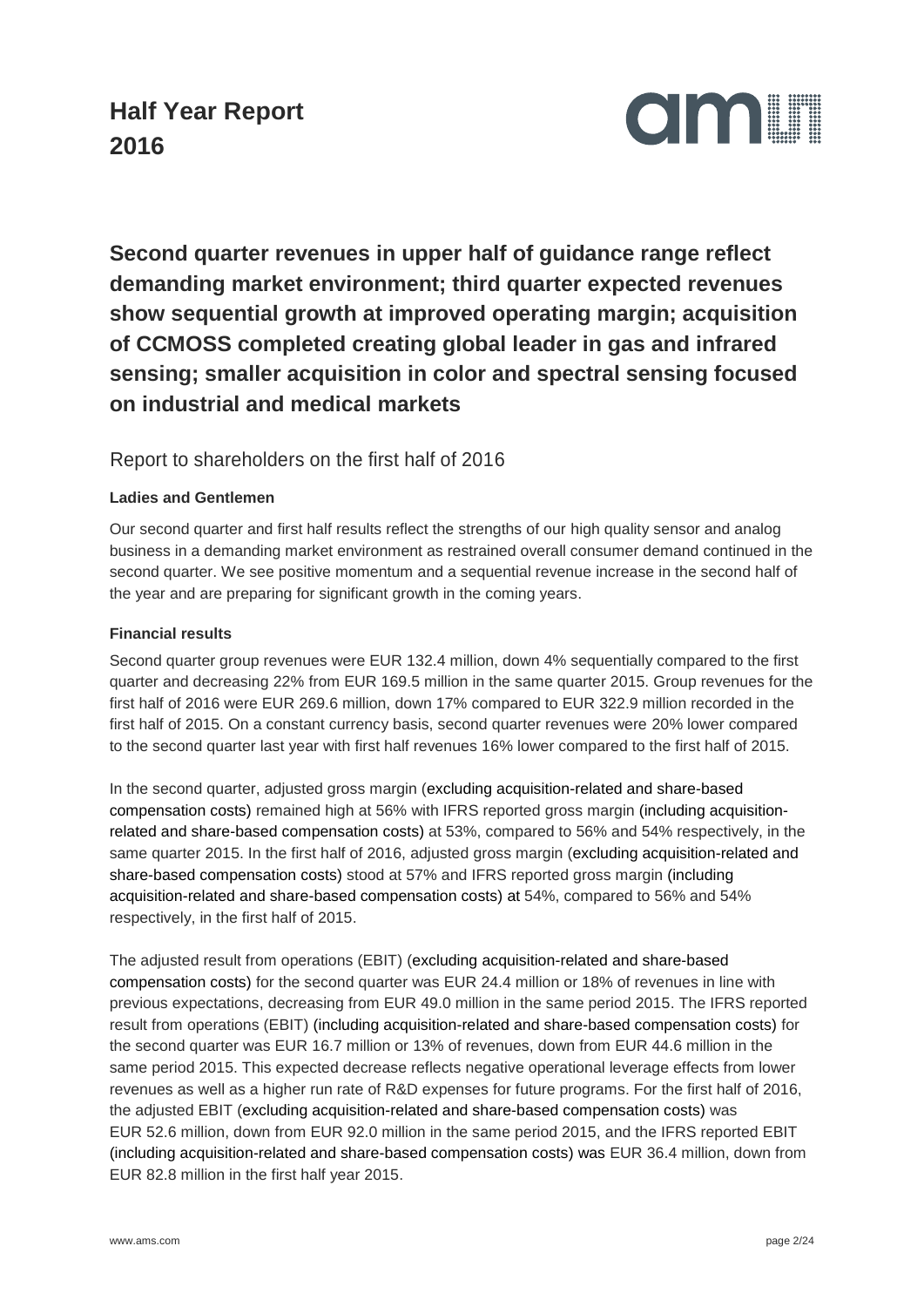

The net result for the second quarter was EUR 19.6 million compared to EUR 41.8 million in the same period last year. Basic and diluted earnings per share were CHF 0.32/0.31 or EUR 0.29/0.28 based on 68,085,043/70,016,054 shares (basic/diluted; weighted average) compared to CHF 0.63/0.61 or EUR 0.61/0.58 for the second quarter 2015 based on 68,948,844/71,639,611 shares (basic/diluted; weighted average). The net profit for the first half year 2016 was EUR 33.2 million, equivalent to CHF 0.53/0.52 or EUR 0.49/0.47 per share (basic/diluted) based on 68,321,871/70,388,158 shares (basic/diluted; weighted average), compared to EUR 84.0 million, i.e. CHF 1.28/1.23 or EUR 1.22/1.17 per share (basic/diluted) based on 68,792,636/71,560,877 shares (basic/diluted; weighted average), for the same period last year.

Operating cash flow for the second quarter was EUR 7.3 million compared to EUR 33.7 million in the second quarter last year, while operating cash flow for the first half was EUR 14.8 million compared to EUR 72.3 million in the first half year 2015. Total backlog on June 30, 2016 (excluding consignment stock agreements) was EUR 146.6 million compared to EUR 126.2 million at the end of the first quarter and EUR 133.3 million on June 30, 2015.

#### **Business overview**

Our business performed to expectations in a more demanding market environment in the second quarter and first half of 2016, particularly in the consumer and smartphone markets. Our results demonstrate the advantages of our model and the attractiveness of our balanced portfolio of consumer and non-consumer businesses.

Our consumer and communications business showed a solid performance in the second quarter and first half despite a challenging situation in the consumer market which continued in the second quarter. The development of the business was again driven by our range of high performance light sensor solutions. Run rates for our portfolio of intelligent light sensors at leading consumer and smartphone OEMs remained high but were in total lower year-on-year, in line with expectations. This included ambient light sensing solutions, combination modules, and highly-integrated multi-function modules for high volume mobile device platforms.

We are seeing traction for our next generation of mobile device light sensors with smaller volume shipments already underway. Other product lines that we ship into major device vendors' products continued to support the performance of our consumer business. Our audio business performed well in the first half of the year and we have identified significant opportunities for our ANC noise cancellation solution targeting high volume in-box smartphone accessories.

Our industrial, medical, and automotive businesses performed to expectations in the second quarter and first half. We are a key supplier to a broad base of industrial OEMs globally where we enable a wide range of high value industrial sensor applications through our differentiated sensor and sensor interface solutions. Demand patterns in some of our industrial end markets appear less consistent as our customers experience end market and macroeconomic uncertainty. At the same time, environmental sensor design-in efforts remain on track.

In our medical business we again recorded attractive results driven by digital imaging sensor solutions for advanced computed tomography (CT), digital X-ray, and mammography where we offer diagnostic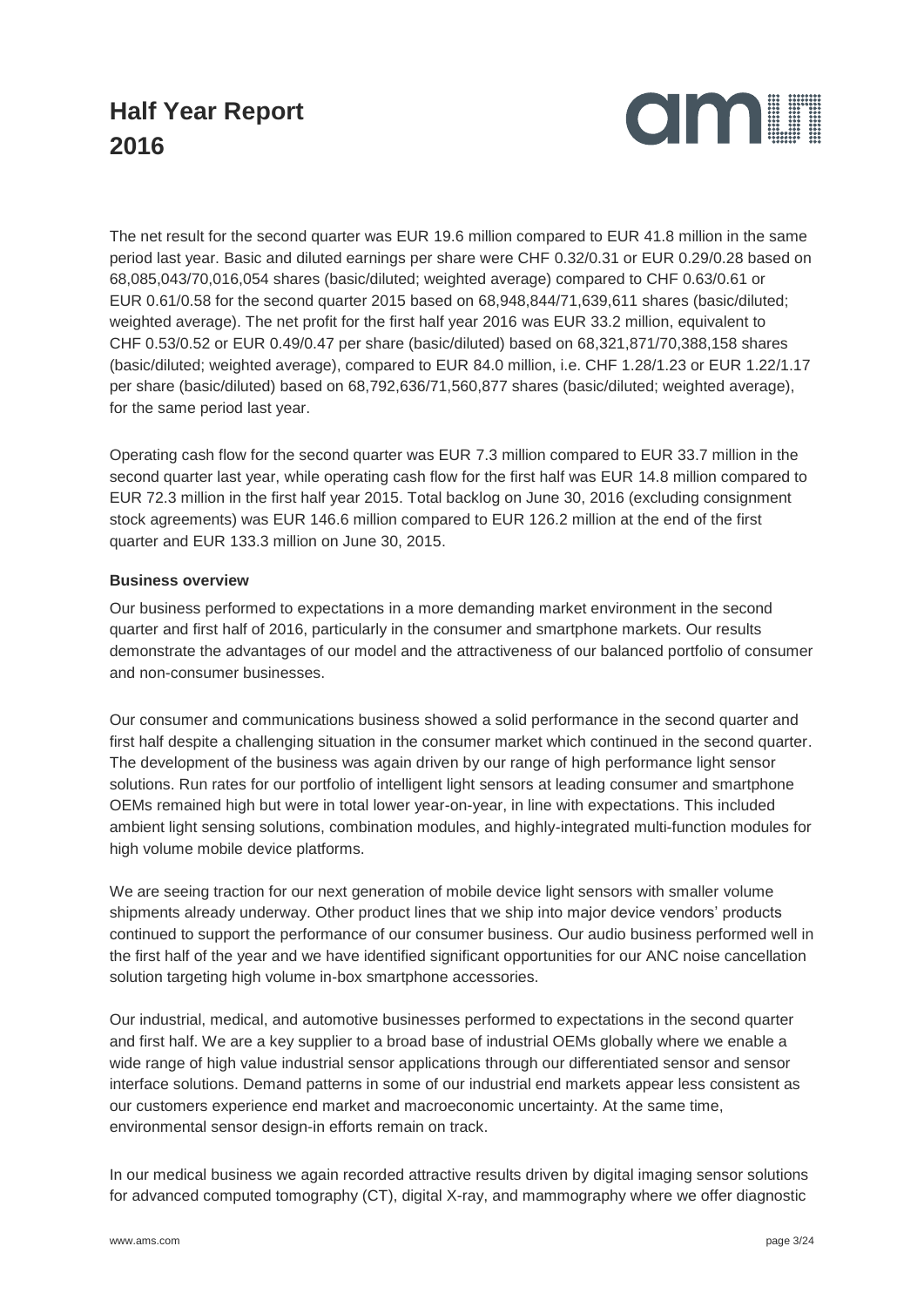

benefits to global OEMs. Focused on differentiated sensor and sensor interface solutions, our automotive business continued to perform to expectations in the second quarter. Our automotive sensor and analog expertise aligns with major automotive trends and supports sensor-driven applications including advanced driver assistance, position sensing, and level and chassis control. Our specialty analog foundry business also contributed attractively to our results in the first half.

In the second quarter, we completed the acquisition of Cambridge CMOS Sensors Ltd (CCMOSS), the technology leader in micro hotplate structures for gas and infrared sensing, which makes ams the clear leader in gas and infrared sensor technology worldwide. CCMOSS' gas sensing MEMS structures on CMOS wafers allow the creation of complete monolithically integrated CMOS sensor ICs that offer high cost-efficiency, low power consumption, small footprint and the ability to integrate additional sensor modalities like relative humidity, temperature, and pressure. CCMOSS' hotplate expertise is highly synergetic with our technology leadership in MOX gas sensing materials to detect gases like CO, NOx, and VOCs for volume applications in the automotive, industrial, medical, and consumer markets.

CCMOSS additionally offers industry-leading IR technology comprising high performance IR radiation sources and detectors. Fully complementary to our spectral sensing strategy for next generation optical sensor technologies, this portfolio enables miniaturized sensor implementations and efficient integration for applications including CO2 gas sensing and human presence detection. CCMOSS, which was founded in 2008 and is located in Cambridge, UK, with 33 employees, strongly enhances our portfolio of products and technologies for the environmental sensor market and creates substantial growth opportunities in the coming years.

We also concluded a smaller strategic transaction recently acquiring the color and spectral sensing systems specialist MAZeT GmbH for an undisclosed amount in cash. Focused on industrial and medical applications, MAZeT offers very strong system and application know-how in advanced color and spectral sensing and outstanding optical engineering expertise. MAZeT's capabilities include IC and filter design as well as hardware and software system development with current applications including airplane interior lighting, agricultural sensors, and medical skin lesion analysis. The company also has a legacy business acting as module supplier to its previous industrial shareholders. Based in Jena, Germany, which is a global center of excellence in optical technologies, MAZeT is profitable and has around 80 employees. The addition of MAZeT complements our existing strengths in emerging optical sensor technologies and creates exciting new product and application opportunities for spectral sensing in the automotive, industrial, and medical end markets.

In operations, we are realizing further accelerated investments in optical filter deposition equipment to prepare for the expected customer uptake of latest generation light sensor products and are implementing investments for other equipment to support upcoming revenue opportunities from our pipeline. Based on current information, total capital expenditures for 2016 are now expected above EUR 80 million to support these capacity needs.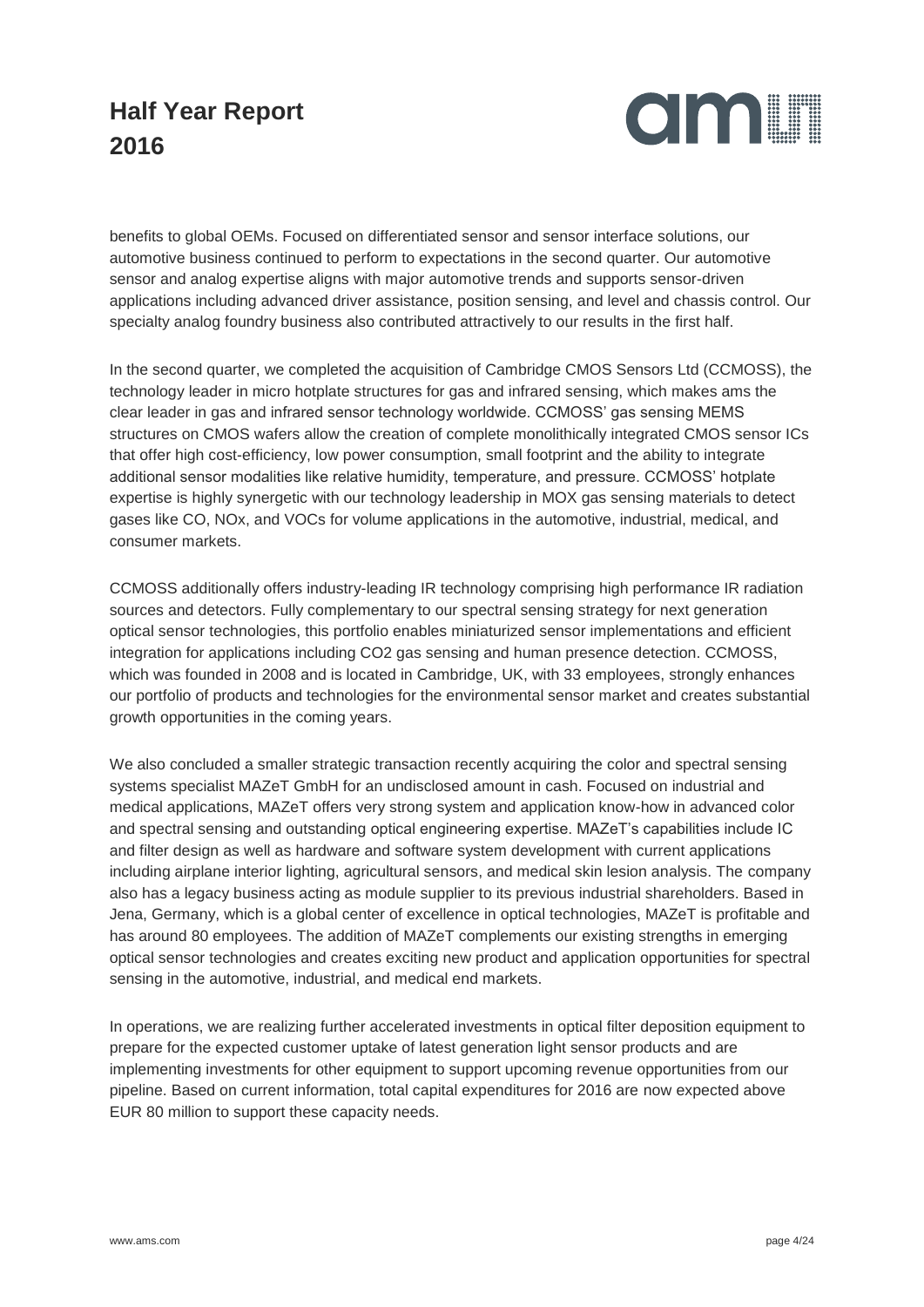

#### **Outlook**

For the third quarter 2016, we see positive momentum in our consumer business resulting in quarteron-quarter revenue growth for ams while demand and macroeconomic uncertainties in other end markets continue. Based on available information and a current USD/EUR exchange rate of 1.10, we expect third quarter revenues to grow sequentially to EUR 146-153 million. At the same time, we anticipate attractive gross margin profitability to continue in the third quarter. Adjusted gross margin (excluding acquisition-based and share-based compensation costs) is expected at a stable or slightly lower level than for the second quarter reflecting the expected business mix. The adjusted operating margin for the third quarter (excluding acquisition-based and share-based compensation costs) is expected to show a sequential improvement to around 18-20%.

Particularly looking towards 2017 and beyond, we confirm our strong and expanded revenue and development pipeline which fully supports our growth plans for the coming years, based on available information.

Premstaetten, July 25, 2016

Alexander Everke, CEO Michael Wachsler-Markowitsch, CFO Thomas Stockmeier, COO Kirk Laney, Chief Strategist Sensor Solutions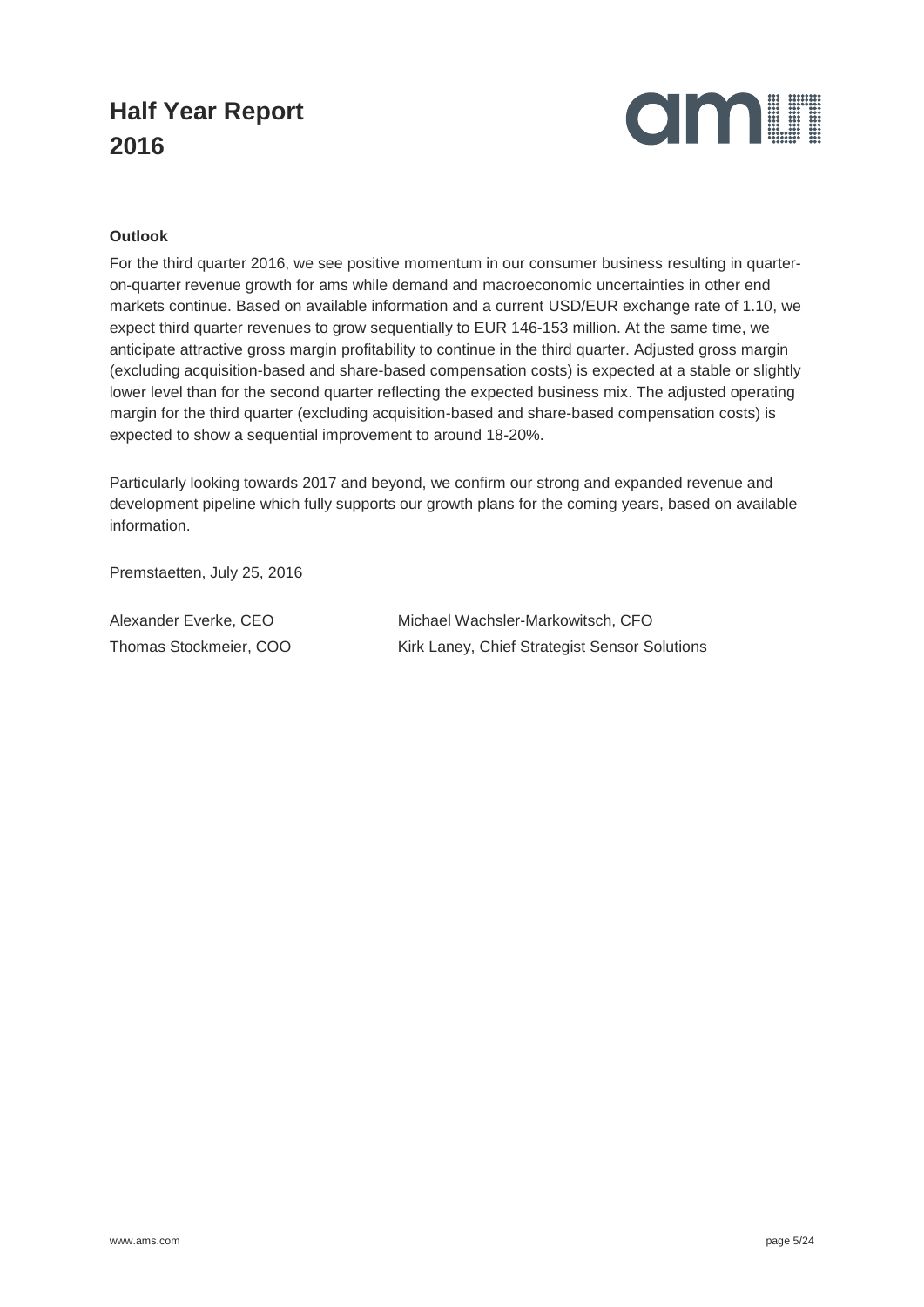

**Condensed Consolidated Interim Financial Statements as of June 30, 2016**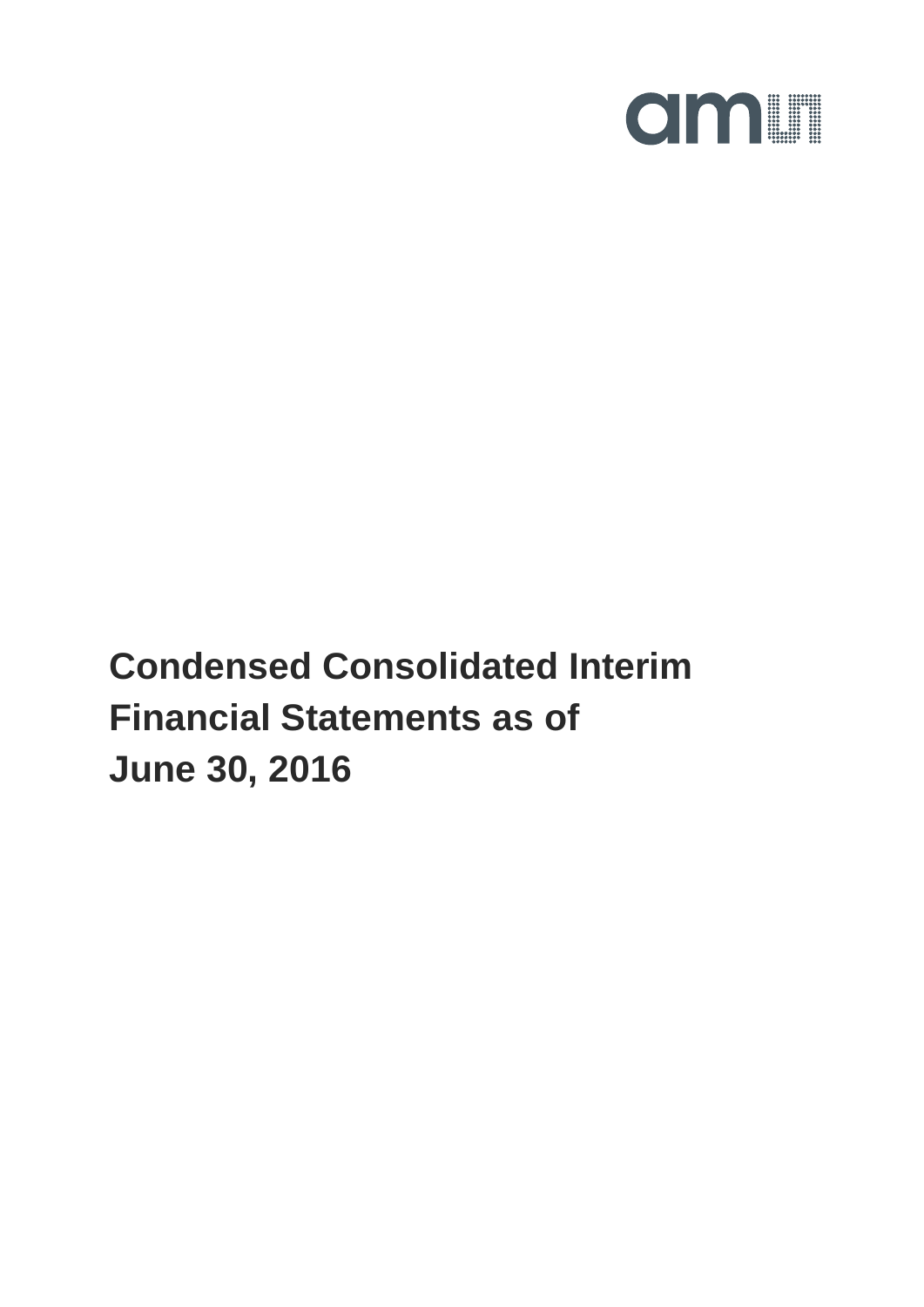

### **Consolidated Income Statement**

(unaudited)

| <b>EUR thousands</b><br>(except earnings per share)     | Q2 2016     | <b>1st Half 2016</b> | Q2 2015     | <b>1st Half 2015</b> |
|---------------------------------------------------------|-------------|----------------------|-------------|----------------------|
| <b>Revenue Products</b>                                 | 120,462     | 247,989              | 157,635     | 300,419              |
| Revenue Foundry & Other                                 | 11.944      | 21,633               | 11,910      | 22,472               |
| <b>Total revenues</b>                                   | 132,405     | 269,622              | 169,545     | 322,891              |
| Cost of sales                                           | $-61,713$   | $-125,008$           | $-77,233$   | $-147,198$           |
| <b>Gross profit</b>                                     | 70,692      | 144,614              | 92,311      | 175,693              |
| Gross margin in %                                       | 53%         | 54%                  | 54%         | 54%                  |
| Research and development                                | $-32,278$   | $-65,228$            | $-26,657$   | $-50,344$            |
| Selling, general and administrative                     | $-25,274$   | $-48,793$            | $-24,994$   | $-47,795$            |
| Other operating income                                  | 2,235       | 4,423                | 1,727       | 3,434                |
| Other operating expense                                 | $-107$      | $-166$               | $-45$       | $-112$               |
| Result from investments in associates                   | 1,412       | 1,547                | 2,227       | 1,943                |
| <b>Result from operations</b>                           | 16,681      | 36,398               | 44,571      | 82,819               |
| Net financing result                                    | 4,168       | $-1,182$             | 585         | 7,355                |
| <b>Result before tax</b>                                | 20,849      | 35,215               | 45,155      | 90,174               |
| Income tax result                                       | $-1,205$    | $-1,976$             | $-3,389$    | $-6,167$             |
| <b>Net result</b>                                       | 19,644      | 33,239               | 41,767      | 84,007               |
| Basic / diluted earnings per share in CHF <sup>1)</sup> | 0.32 / 0.31 | 0.53 / 0.52          | 0.63 / 0.61 | 1.28/1.23            |
| Basic / diluted earnings per share in EUR               | 0.29/0.28   | 0.49/0.47            | 0.61 / 0.58 | 1.22 / 1.17          |

1) Earnings per share in CHF were converted using the average currency exchange rate for the respective periods.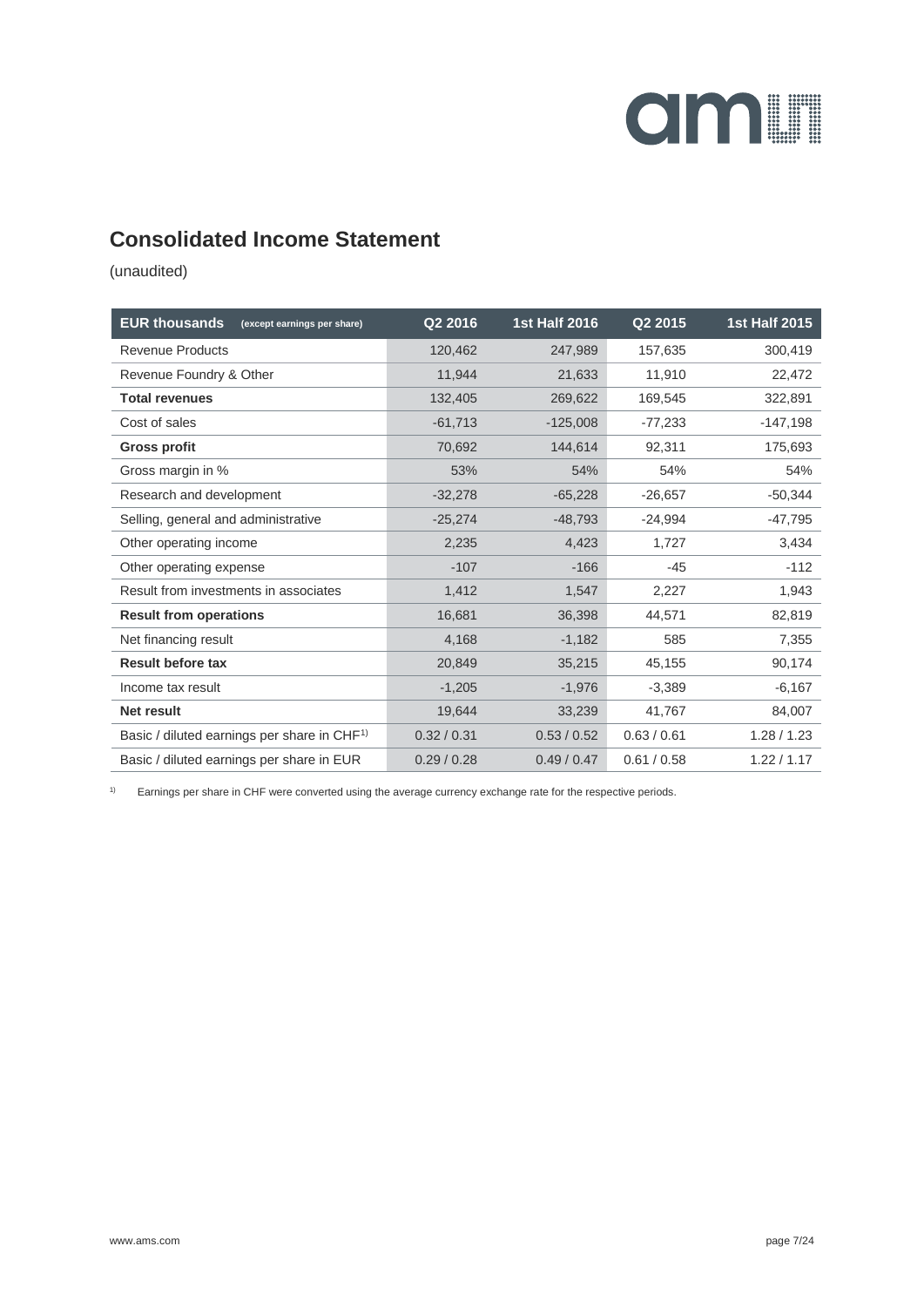

### **Statement of Comprehensive Income**

| <b>EUR thousands</b>                                     | Q <sub>2</sub> 2016 | <b>1st Half 2016</b> | Q <sub>2</sub> 2015 | <b>1st Half 2015</b> |
|----------------------------------------------------------|---------------------|----------------------|---------------------|----------------------|
| Net result                                               | 19,644              | 33,239               | 41.767              | 84,007               |
| Items that may be reclassified to profit<br>and loss     |                     |                      |                     |                      |
| Translation adjustment                                   | 649                 | $-7,955$             | $-11.144$           | 13,022               |
| Valuation of available for sale financial<br>instruments | $-49$               | 525                  | $-704$              | $-841$               |
| Other comprehensive income                               | 600                 | $-7,430$             | $-11.848$           | 12,181               |
| Total comprehensive income                               | 20.244              | 25,809               | 29.919              | 96.188               |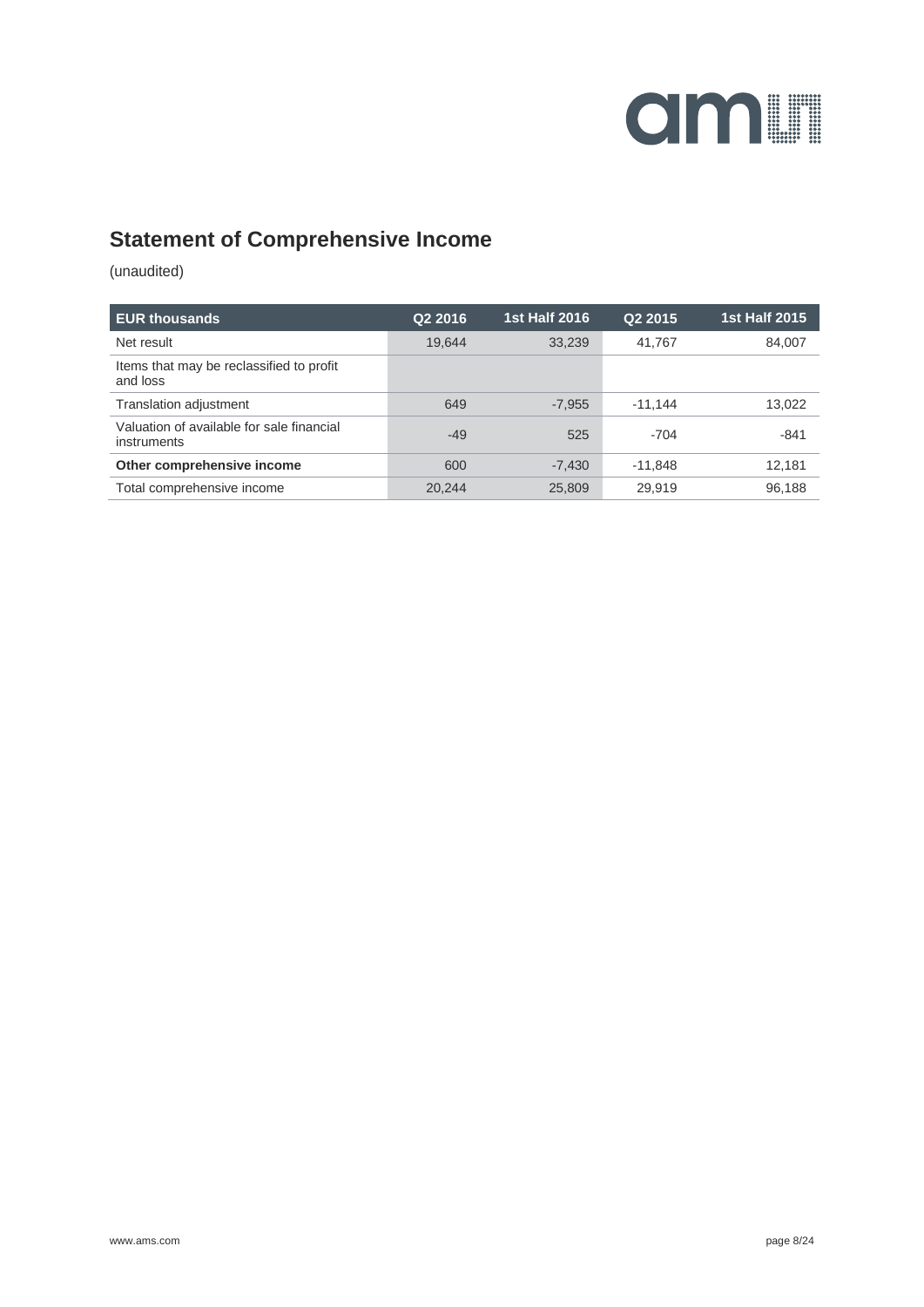## **amin**

### **Consolidated Balance Sheet**

| <b>EUR thousands</b>                       | June 30, 2016 | <b>December 31, 2015</b> |
|--------------------------------------------|---------------|--------------------------|
| Assets                                     |               |                          |
| Cash and cash equivalents                  | 29,672        | 103,579                  |
| <b>Financial assets</b>                    | 35,873        | 40,321                   |
| Trade receivables                          | 98,946        | 88,734                   |
| Inventories                                | 82,093        | 79,752                   |
| Other receivables and assets               | 35,415        | 28,663                   |
| <b>Total current assets</b>                | 281,999       | 341,049                  |
| Property, plant and equipment              | 274,369       | 256,631                  |
| Intangible assets                          | 644,670       | 582,022                  |
| Investments in associates                  | 1,997         | 1,876                    |
| Deferred tax assets                        | 34,847        | 34,824                   |
| Other long-term assets                     | 7,571         | 6,979                    |
| Total non-current assets                   | 963,455       | 882,332                  |
| <b>Total assets</b>                        | 1,245,454     | 1,223,381                |
|                                            |               |                          |
| Liabilities and shareholders' equity       |               |                          |
| <b>Liabilities</b>                         |               |                          |
| Interest-bearing loans and borrowings      | 96,802        | 74,961                   |
| <b>Trade liabilities</b>                   | 36,616        | 58,590                   |
| <b>Tax liabilities</b>                     | 41,558        | 46,333                   |
| Provisions                                 | 28,600        | 34,747                   |
| Other liabilities                          | 29,136        | 30,972                   |
| <b>Total current liabilities</b>           | 232,711       | 245,603                  |
| Interest-bearing loans and borrowings      | 248,738       | 200,223                  |
| Employee benefits                          | 33,664        | 32,449                   |
| Deferred tax liabilities                   | 60,250        | 57,890                   |
| Other long-term liabilities                | 37,632        | 6,008                    |
| <b>Total non-current liabilities</b>       | 380,284       | 296,569                  |
| Shareholders' equity                       |               |                          |
| Issued capital                             | 73,409        | 73,409                   |
| Additional paid-in capital                 | 206,688       | 203,785                  |
| Treasury shares                            | $-120,499$    | $-77,612$                |
| Other reserves (translation adjustment)    | 52,333        | 60,288                   |
| Retained earnings                          | 420,528       | 421,339                  |
| Total shareholders' equity and reserves    | 632,459       | 681,209                  |
| Total liabilities and shareholders' equity | 1,245,454     | 1,223,381                |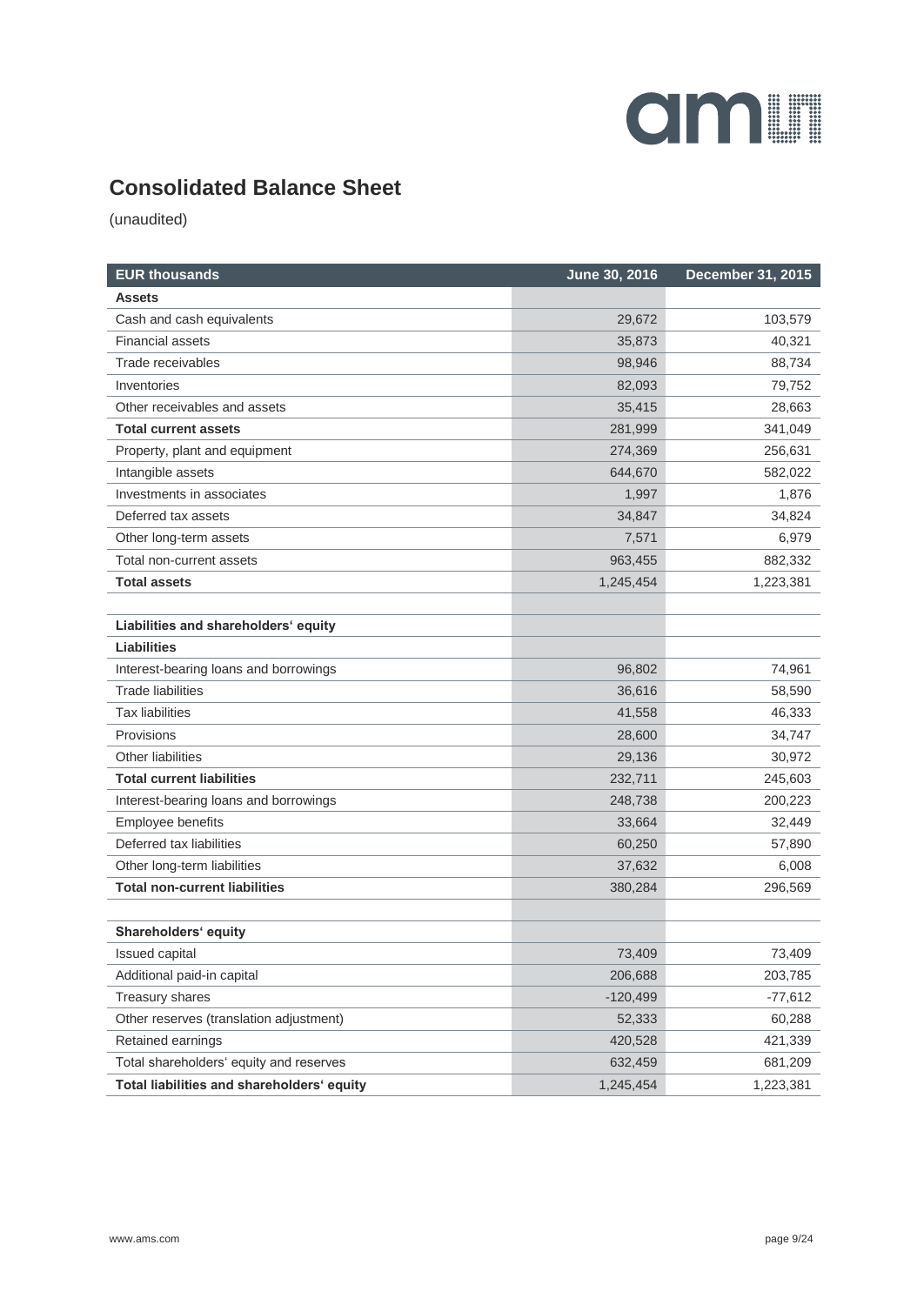## **amin**

### **Consolidated Statement of Cash Flows**

| <b>EUR thousands</b>                                         | Q2 2016        | <b>1st Half 2016</b> | Q2 2015        | <b>1st Half 2015</b> |
|--------------------------------------------------------------|----------------|----------------------|----------------|----------------------|
| <b>Operating activities</b>                                  |                |                      |                |                      |
| Result before tax                                            | 20,849         | 35,215               | 45,155         | 90,174               |
| Depreciation (net of government grants)                      | 15,385         | 30.494               | 12,039         | 23,894               |
| Expense from stock option plan (acc. to IFRS 2)              | 1,601          | 3,003                | 722            | 1,445                |
| Changes in other long-term liabilities                       | -48            | $-161$               | $-3,533$       | $-1,609$             |
| Result from sale of plant and equipment                      | -8             | $-19$                | -13            | -26                  |
| Result from sale of financial assets                         | $\overline{0}$ | $\overline{0}$       | $-2,631$       | $-2,631$             |
| Result from investments in associates                        | $-1,412$       | $-1,547$             | 404            | 688                  |
| Net financing result                                         | $-4,168$       | 1,185                | $-585$         | $-7,355$             |
| Change in inventories                                        | $-1,802$       | $-2,248$             | $-2,823$       | $-5,164$             |
| Change in trade and other receivables                        | $-8,874$       | $-16,085$            | $-17,308$      | $-24,604$            |
| Change in trade and other payables                           | $-6,331$       | $-21,932$            | 4,699          | 3,354                |
| Change in provisions and employee benefits                   | $-4,595$       | $-4,988$             | 1,574          | 3,330                |
| Change in deferred income                                    | $-152$         | 1,814                | $\overline{7}$ | $-1,135$             |
| <b>Tax Payments</b>                                          | $-3,112$       | $-9,899$             | $-3,984$       | $-8,093$             |
| Cash flows from operating activities                         | 7,333          | 14,831               | 33,724         | 72,270               |
| <b>Investing activities</b>                                  |                |                      |                |                      |
| Acquisition of intangibles, property, plant and<br>equipment | $-22,980$      | $-44,838$            | $-20,143$      | $-45,681$            |
| Acquisition of subsidiaries, net of cash acquired            | $-37,747$      | $-37,747$            | $-4,538$       | $-4,538$             |
| Acquisition of financial investments                         | $\Omega$       | $-5,008$             | 0              | $-15,023$            |
| Proceeds from sale of plant and equipment                    | 10             | 32                   | 49             | 63                   |
| Proceeds from the sale of financial assets                   | $\overline{0}$ | 10,000               | 7,081          | 7,081                |
| Interest received                                            | 257            | 645                  | 845            | 615                  |
| Cash flows from investing activities                         | $-60,460$      | $-76,916$            | $-16,706$      | -57,483              |
| <b>Financing activities</b>                                  |                |                      |                |                      |
| Proceeds from borrowings                                     | 29,451         | 75,312               | 32,787         | 64,069               |
| Repayment of debt                                            | $-383$         | $-4,962$             | -33,691        | $-94,918$            |
| Repayment of finance lease liabilities                       | $-40$          | $-80$                | $-321$         | $-631$               |
| Acquisition of treasury shares                               | $-34,028$      | $-47,065$            | $-13,733$      | $-22,291$            |
| Sale of treasury shares                                      | 2,319          | 4,178                | 7,374          | 10,354               |
| Interest paid                                                | $-1,114$       | $-1,884$             | $-720$         | $-749$               |
| Dividends paid                                               | $-34,575$      | $-34,575$            | $-22,795$      | $-22,795$            |
| Changes resulting from capital increase                      | $\Omega$       | $\overline{0}$       | 423            | 932                  |
| Cash flows from financing activities                         | $-38,370$      | $-9,076$             | $-30,676$      | $-66,030$            |
| Net increase in cash and cash equivalents                    | $-91,497$      | $-71,160$            | $-13,658$      | $-51,243$            |
| Translation result of cash items                             | 2,081          | $-2,746$             | $-2,097$       | 6,642                |
| Cash and cash equivalents at begin of period                 | 119,089        | 103,579              | 174,834        | 203,681              |
| Cash and cash equivalents at end of period                   | 29,672         | 29,672               | 159,079        | 159,079              |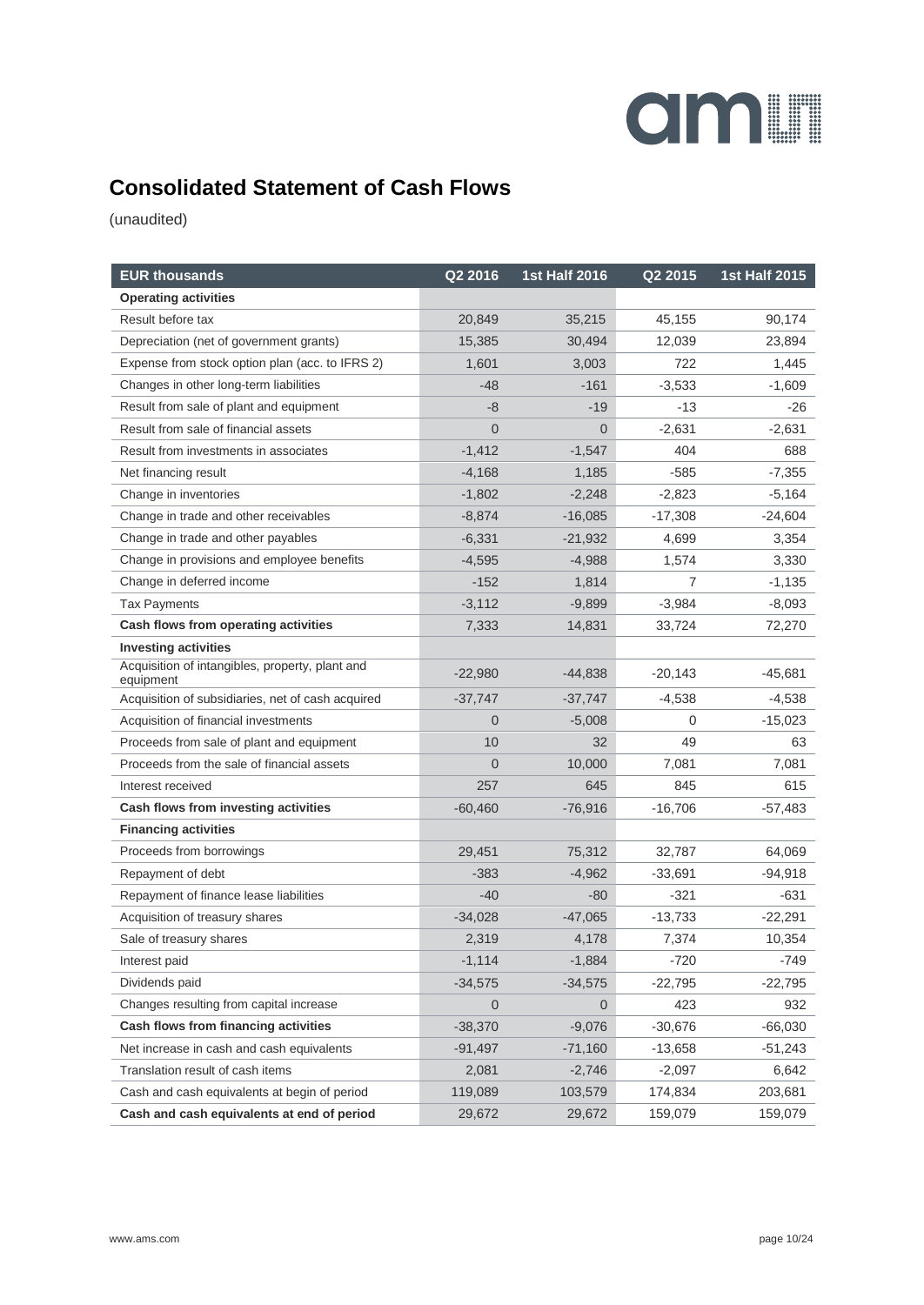

## **Changes in Equity**

| <b>EUR thousands</b>                                      | <b>Issued</b><br>capital | <b>Additio-</b><br>nal paid-<br>in capital | <b>Treasury</b><br>shares | <b>Translation</b><br>adjustment | <b>Retained</b><br>earnings | <b>Total</b><br>share-<br>holders'<br>equity |
|-----------------------------------------------------------|--------------------------|--------------------------------------------|---------------------------|----------------------------------|-----------------------------|----------------------------------------------|
| Total equity as of<br><b>January 1, 2015</b>              | 73,267                   | 200,031                                    | $-54,533$                 | 38,119                           | 298,881                     | 555,764                                      |
| Net result                                                | 0                        | 0                                          | $\Omega$                  | 0                                | 84,007                      | 84,007                                       |
| Valuation of available for<br>sale financial instruments  | $\mathbf 0$              | 0                                          | 0                         | 0                                | $-841$                      | $-841$                                       |
| Exchange differences on<br>translating foreign operations | 0                        | 0                                          | $\mathbf 0$               | 13,022                           | 0                           | 13,022                                       |
| <b>Comprehensive income</b>                               | 0                        | 0                                          | 0                         | 13,022                           | 83,166                      | 96,188                                       |
| Share based payments                                      | $\mathbf 0$              | 2,234                                      | 0                         | 0                                | 0                           | 2,234                                        |
| Dividend paid                                             | $\Omega$                 | 0                                          | 0                         | 0                                | $-22,795$                   | $-22,795$                                    |
| Capital increase                                          | 142                      | 0                                          | 0                         | 0                                | $\mathbf 0$                 | 142                                          |
| Acquisition of treasury<br>shares                         | 0                        | 0                                          | $-22,291$                 | 0                                | 0                           | $-22,291$                                    |
| Sale of treasury shares                                   | 0                        | 0                                          | 10,354                    | $\Omega$                         | $\mathbf 0$                 | 10,354                                       |
| Total equity as of<br>June 30, 2015                       | 73,409                   | 202,266                                    | $-66,471$                 | 51,140                           | 359,253                     | 619,596                                      |
| Total equity as of<br><b>January 1, 2016</b>              | 73,409                   | 203,785                                    | $-77,612$                 | 60,288                           | 421,339                     | 681,209                                      |
| Net result                                                | $\overline{0}$           | $\overline{0}$                             | $\overline{0}$            | $\overline{0}$                   | 33,239                      | 33,239                                       |
| Valuation of available for<br>sale financial instruments  | $\overline{0}$           | $\overline{0}$                             | $\overline{0}$            | $\overline{0}$                   | 525                         | 525                                          |
| Exchange differences on<br>translating foreign operations | $\mathbf 0$              | $\Omega$                                   | $\overline{0}$            | $-7,955$                         | $\mathbf{0}$                | $-7,955$                                     |
| <b>Comprehensive income</b>                               | $\overline{0}$           | $\Omega$                                   | $\overline{0}$            | $-7,955$                         | 33,764                      | 25,809                                       |
| Share based payments                                      | $\overline{0}$           | 2,903                                      | $\overline{0}$            | $\overline{0}$                   | $\Omega$                    | 2,903                                        |
| Dividend paid                                             | $\overline{0}$           | 0                                          | $\overline{0}$            | $\mathbf{0}$                     | $-34,575$                   | $-34,575$                                    |
| Capital increase                                          | $\Omega$                 | $\Omega$                                   | $\Omega$                  | $\Omega$                         | $\Omega$                    | 0                                            |
| Acquisition of treasury<br>shares                         | $\overline{0}$           | $\Omega$                                   | $-47,840$                 | $\Omega$                         | $\mathbf{0}$                | $-47,840$                                    |
| Sale of treasury shares                                   | $\mathbf 0$              | $\overline{0}$                             | 4,953                     | $\overline{0}$                   | $\mathbf{0}$                | 4,953                                        |
| Total equity as of<br>June 30, 2016                       | 73,409                   | 206,688                                    | $-120,499$                | 52,333                           | 420,528                     | 632,459                                      |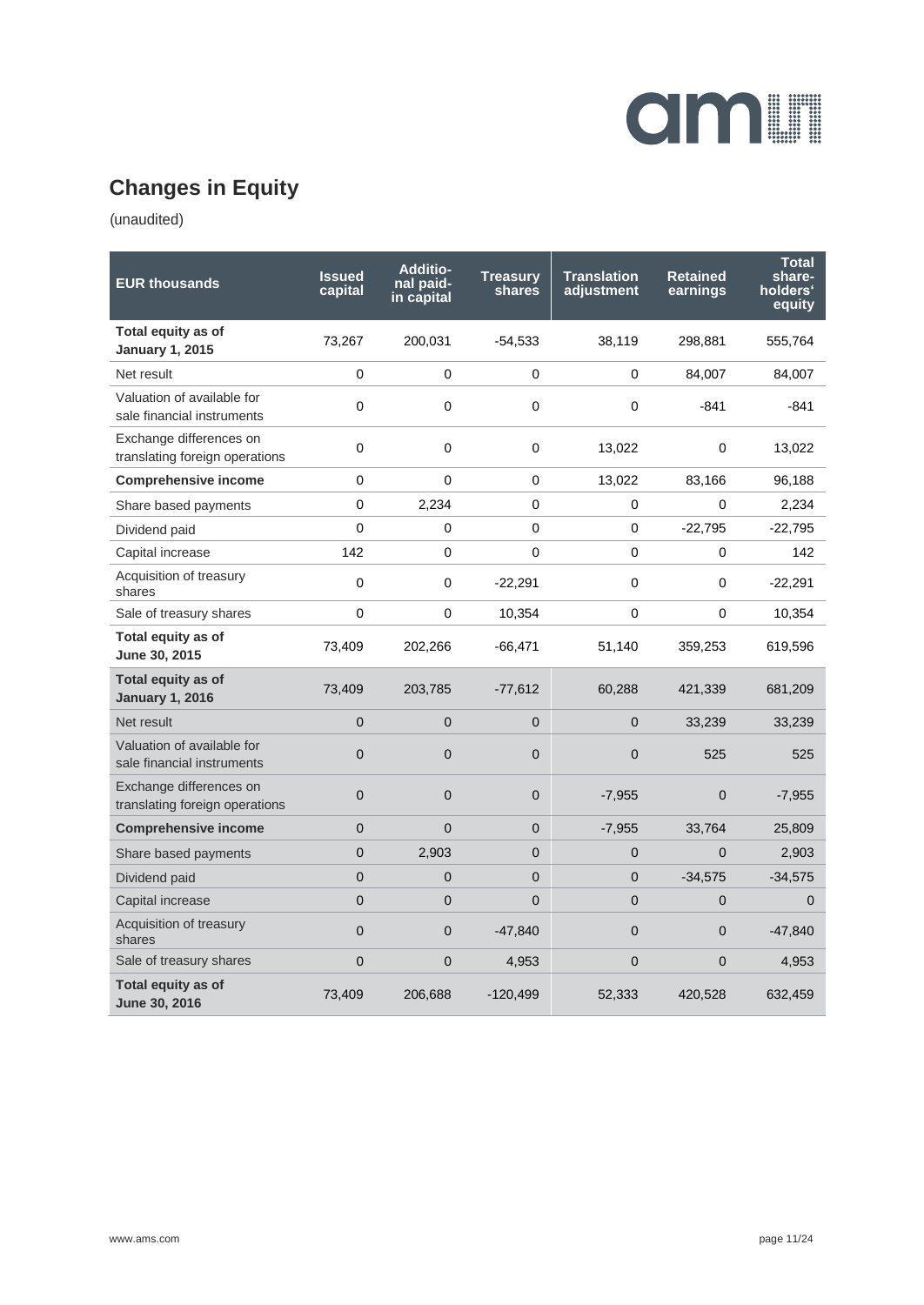

### **Selected notes on the Condensed Consolidated Interim Financial Statements as of June 30, 2016**

(unaudited)

#### **1. Basis of preparation**

The condensed consolidated interim financial statements as of June 30, 2016 were prepared in accordance with IAS 34, as adopted by the European Union.

In line with IAS 34 (Interim Financial Reporting) the condensed consolidated interim financial statements do not include all information and disclosures that are required for a full set of financial statements.

#### **2. Accounting policies**

The accounting policies applied in this interim financial statement are the same as those applied in the Group's consolidated financial statements as at and for the year ended December 31, 2015, except for new standards that are applicable to the current reporting period.

Newly applicable standards for the reporting period are:

IFRS 10 & 12, IAS 28 – Amendments Investment Entities: Applying the consolidation exception (not endorsed by the EU)

IFRS 11 – Amendment for Acquisitions of Interests in Joint Operations

IAS 1 – Amendments Disclosure Initiative

IAS 16, IAS 38 – Amendments Clarification of Acceptable Methods of Depreciation and Amortization

IAS 27 – Amendment Equity Method in Separate Financial Statements

The amendments have no material impact on condensed consolidated interim financial statements.

Annual improvements (2012-2014 cycle)

During this project four standards were amended. Existing regulations should be clarified by adapting the wording of single IFRS standards. The amendments affected the standards IFRS 5, IFRS 7, IAS 19, and IAS 34. The amendments have no material impact on condensed consolidated interim financial statements.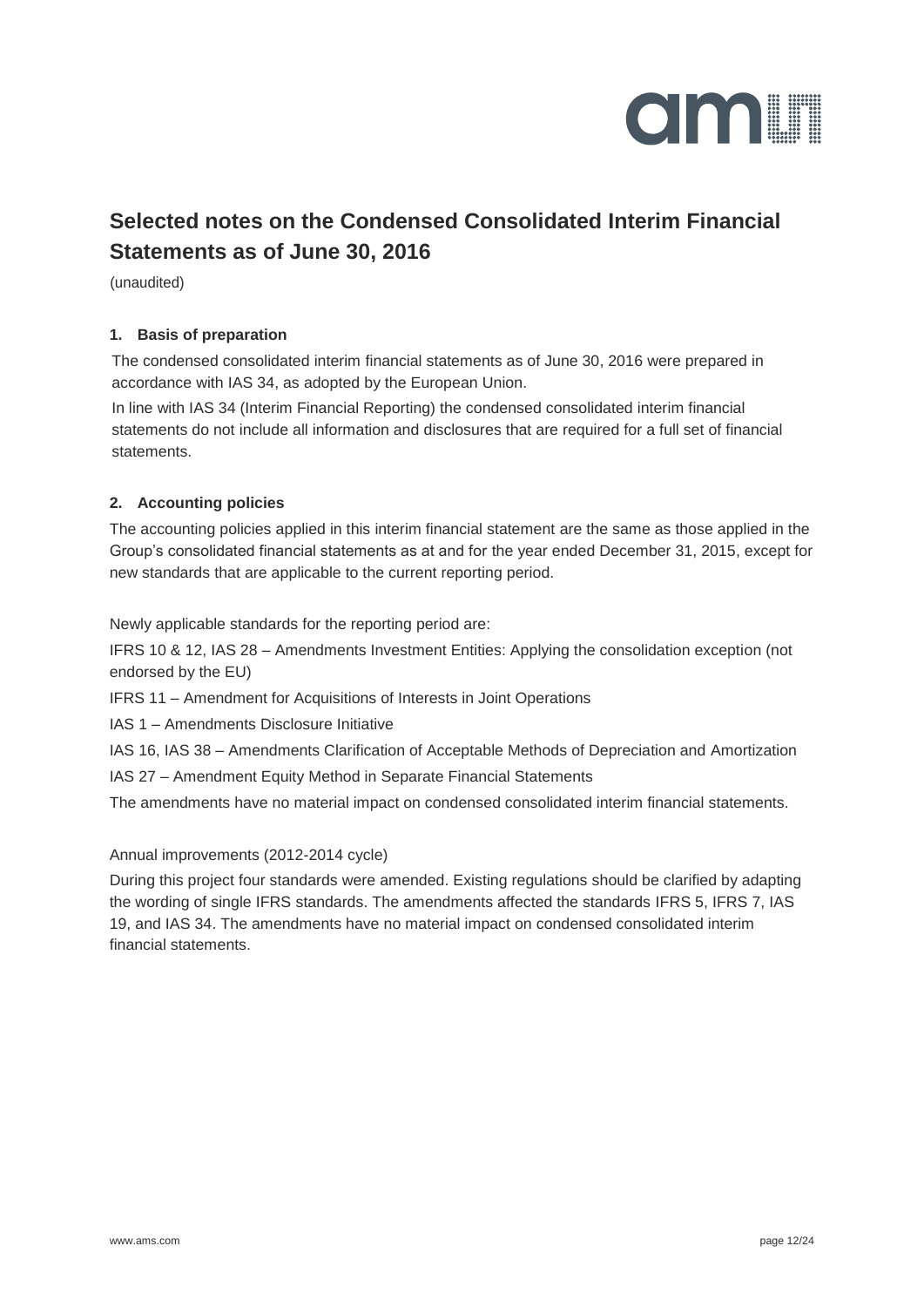

#### **3. Segment reporting and revenues**

Segment information is presented on the basis of the internal reporting structure for the segments "Products" and "Foundry" are determined according to valuation and accounting regulations of IFRS. The Segment "Products" comprises the development and distribution of analog Integrated Circuits ("ICs"). The segment's customers are mainly in the Communications, Industrial, Medical and Automotive markets. Within the "Foundry" segment we report the contract manufacturing of analog/mixed signal ICs based on our customers' designs.

The geographic regions are structured by the three regions in which sales occur: "EMEA" (Europe, Middle East and Africa), "Americas" and "Asia/Pacific". In presenting information on the basis of geographical regions, segment revenue is based on the geographical billing location of customers. Revenues from one customer of the segment Products amount to EUR 40,587 thousand (1st half 2015: EUR 65,895 thousand). This customer is a distributor that serves different end customers.

The segment measure "Result from operations" consists of gross profit, expenses for research and development, expenses for selling, general and administrative as well as other operating income and expenses.

The segment assets basically comprise the allocable assets, i.e. customer receivables as well as segment specific tangible and intangible assets. The reconciliations comprise items which by definition are not part of the segments.

| <b>EUR thousands</b>         |                 |                | 1st half 2016 |                 |                | <b>1st half 2015</b> |
|------------------------------|-----------------|----------------|---------------|-----------------|----------------|----------------------|
| <b>Business segments</b>     | <b>Products</b> | <b>Foundry</b> | <b>Total</b>  | <b>Products</b> | <b>Foundry</b> | <b>Total</b>         |
| <b>Consolidated revenues</b> | 247.989         | 21.633         | 269.622       | 300.419         | 22.472         | 322.891              |
| Research & development       | 59.536          | 1.545          | 61,080        | 44.120          | 917            | 45,037               |
| Result from operations       | 43.779          | 7.318          | 51.097        | 71.853          | 6.501          | 78,354               |

| <b>EUR thousands</b>     | June 30, 2016   |                |         |                 |         | December 31, 2015 |
|--------------------------|-----------------|----------------|---------|-----------------|---------|-------------------|
| <b>Business segments</b> | <b>Products</b> | <b>Foundry</b> | Total   | <b>Products</b> | Foundry | Total             |
| Segment assets           | 732.729         | 5.935          | 738.664 | 668.634         | 5.639   | 674.273           |

#### **Reconciliation of segment results to income statement**

| <b>EUR thousands</b>                         | 1st half 2016 | 1st half 2015 |
|----------------------------------------------|---------------|---------------|
| Result from operations per segment reporting | 51,097        | 78,354        |
| Result from investments in associates        | 1,547         | 1,943         |
| Depreciation from Purchase Price Allocation  | $-13,185$     | $-7,724$      |
| Subsidies for research and development       | 2,010         | 1,054         |
| Unallocated corporate costs                  | $-5.071$      | 9,191         |
| <b>Result from operations</b>                | 36,398        | 82,819        |
| Financial result                             | $-1,182$      | 7,355         |
| <b>Result before tax</b>                     | 35,215        | 90.174        |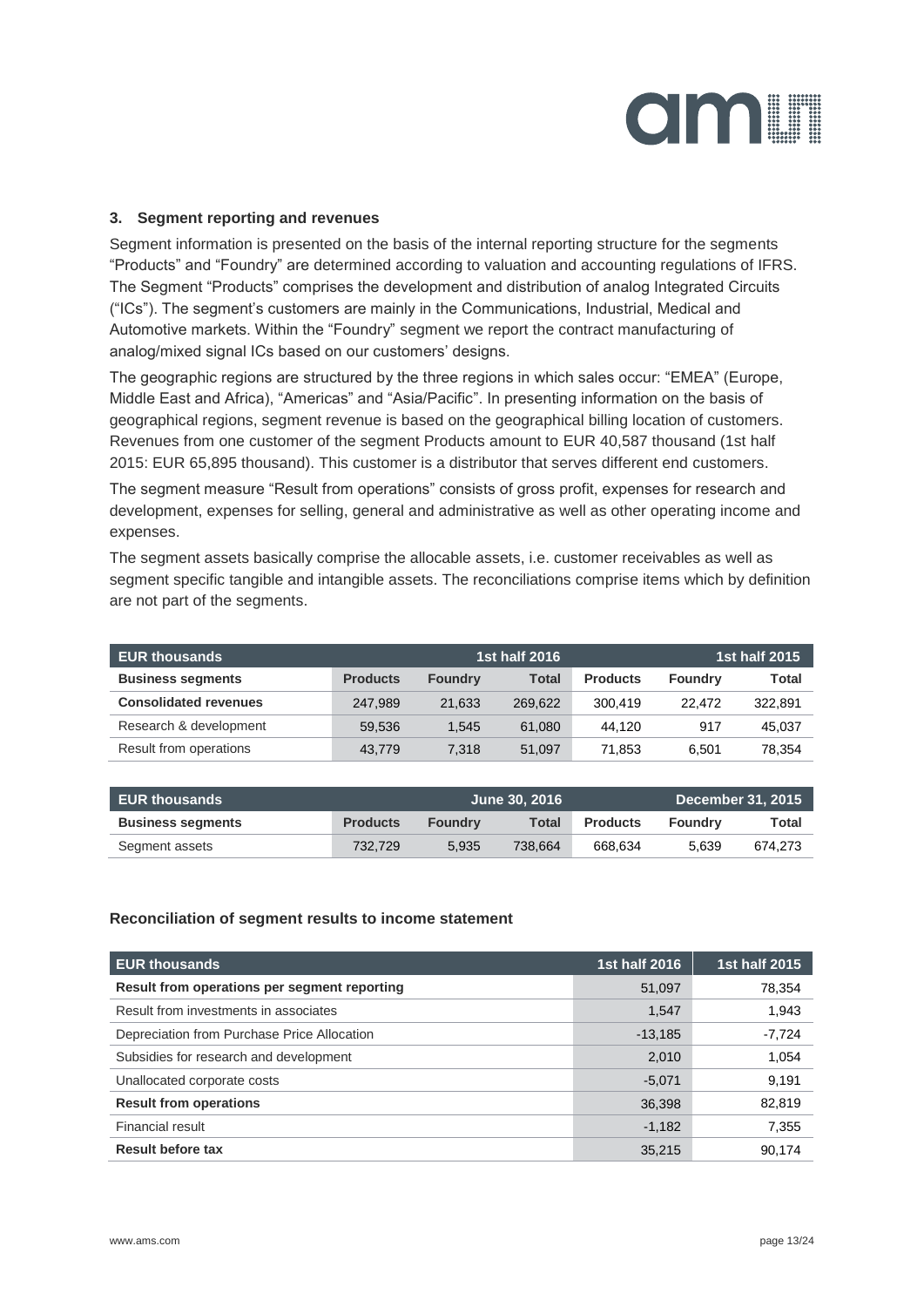

#### **Reconciliation of segment assets to total assets**

| <b>EUR thousands</b>                        | June 30, 2016 | Dec 31, 2015 |
|---------------------------------------------|---------------|--------------|
| Assets per segment reporting                | 738,664       | 674,273      |
| Property, plant and equipment               | 258,700       | 241,182      |
| Inventories                                 | 82,093        | 79,752       |
| Cash, cash equivalents and financial assets | 65,546        | 143,901      |
| Deferred tax asset                          | 34,847        | 34,824       |
| Intangible assets                           | 17,319        | 11,933       |
| Investments in associates                   | 1,997         | 1,876        |
| Other assets                                | 46,288        | 35,641       |
|                                             | 1.245.454     | 1.223.381    |

#### **Revenues per geographical segments**

| <b>EUR thousands</b> | 1st half 2016 | 1st half 2015 |
|----------------------|---------------|---------------|
| FMFA <sup>1</sup>    | 99,343        | 100,170       |
| Americas             | 14.997        | 11,889        |
| Asia/Pacific         | 155,282       | 210,831       |
|                      | 269,622       | 322,891       |

1) Europe, Middle East, Africa

#### **Revenues per countries**

| <b>EUR thousands</b> | <b>1st half 2016</b> | <b>1st half 2015</b> |
|----------------------|----------------------|----------------------|
| Hongkong             | 51,405               | 70,342               |
| Germany              | 48,405               | 37,937               |
| Taiwan               | 44,168               | 77,958               |
| China                | 20,005               | 21,372               |
| United Kingdom       | 13,761               | 28,568               |
| Austria              | 716                  | 526                  |
| Rest of the world    | 91,163               | 86,189               |
|                      | 269,622              | 322,891              |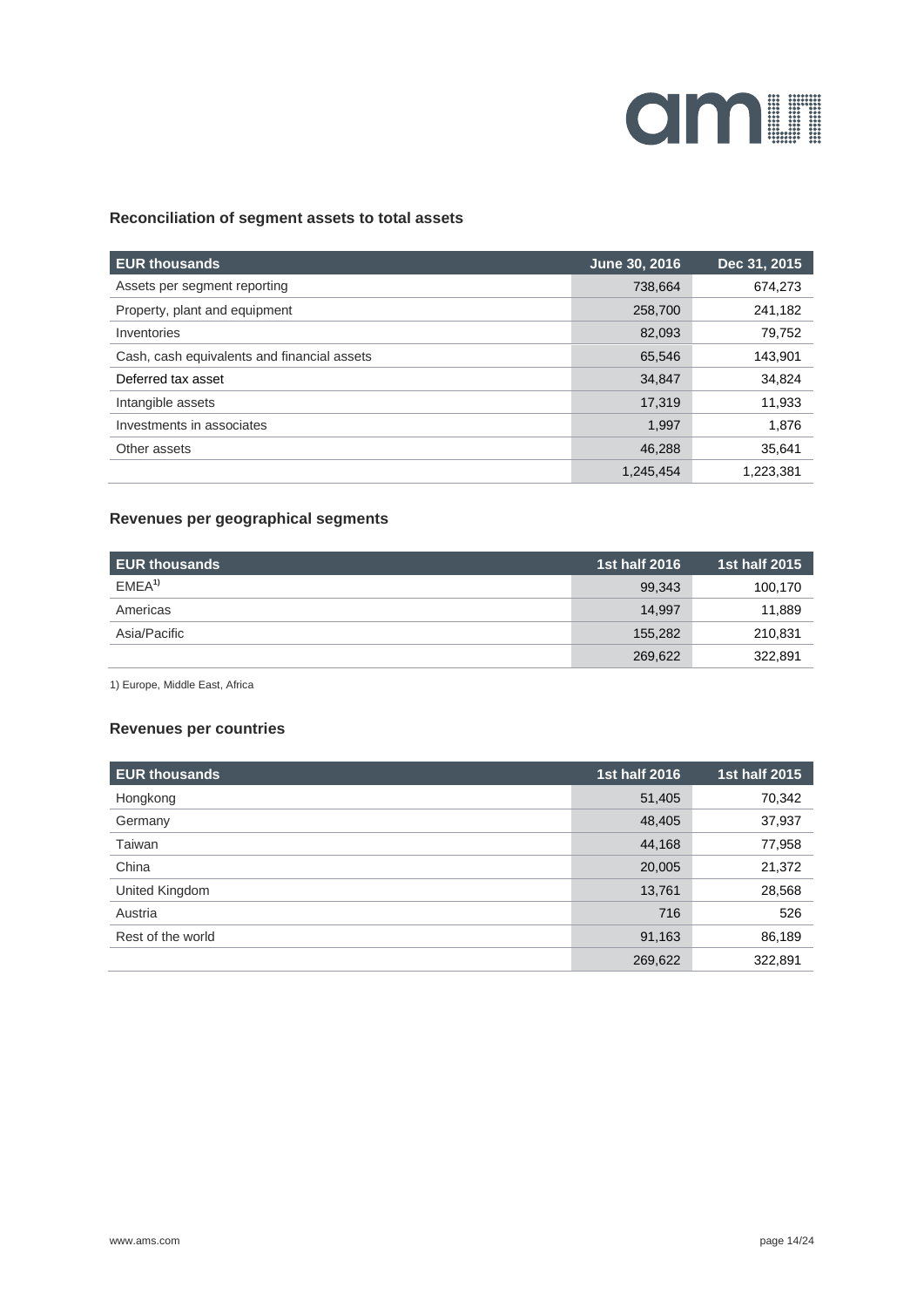

#### **Long term assets per geographical areas**

| <b>EUR thousands</b> | June 30, 2016 | Dec 31, 2015 |
|----------------------|---------------|--------------|
| Austria              | 744,733       | 740,734      |
| Switzerland          | 126,841       | 50,090       |
| Philippines          | 22,343        | 22,981       |
| <b>USA</b>           | 16,260        | 17,406       |
| Belgium              | 3,418         | 3,282        |
| Other countries      | 5,445         | 4,159        |
|                      | 919,040       | 838,653      |

#### **4. Business combinations**

On June 17, 2016 the Group obtained control over Cambridge CMOS Sensors Ltd, Great Britain (CCMOSS).

CCMOSS, headquartered in Cambridge (Great Britain), is the technology leader in micro-hotplate structures for gas sensing and infrared applications. CCMOSS was founded in 2008 as a spin-off from Cambridge University, and has more than 30 employees. CCMOSS' micro hotplates are MEMS structures that are used in gas sensors for volume applications in the automotive, industrial, medical, and consumer markets. The company's deep expertise in this area is highly synergetic with ams' technology leadership in MOX gas sensing materials to detect gases like CO, NOx, and VOCs. In addition, CCMOSS commands an industry-leading portfolio of IR technology comprising high performance IR radiation sources and detectors for sensor applications. Highly complementary to ams' spectral sensing strategy for next generation optical sensor technologies, CCMOSS' IR sensing is based on the same monolithic CMOS structures as for gas sensing, enabling miniaturized implementations and efficient integration with other on-chip functions. Applications include CO2 gas sensing and human presence detection and will extend into spectroscopic identification of organic materials.

CCMOSS enhances ams' know-how in sensor design and emphasizes ams' development into a sensor solutions provider that combines market leading innovation with an outstanding product portfolio.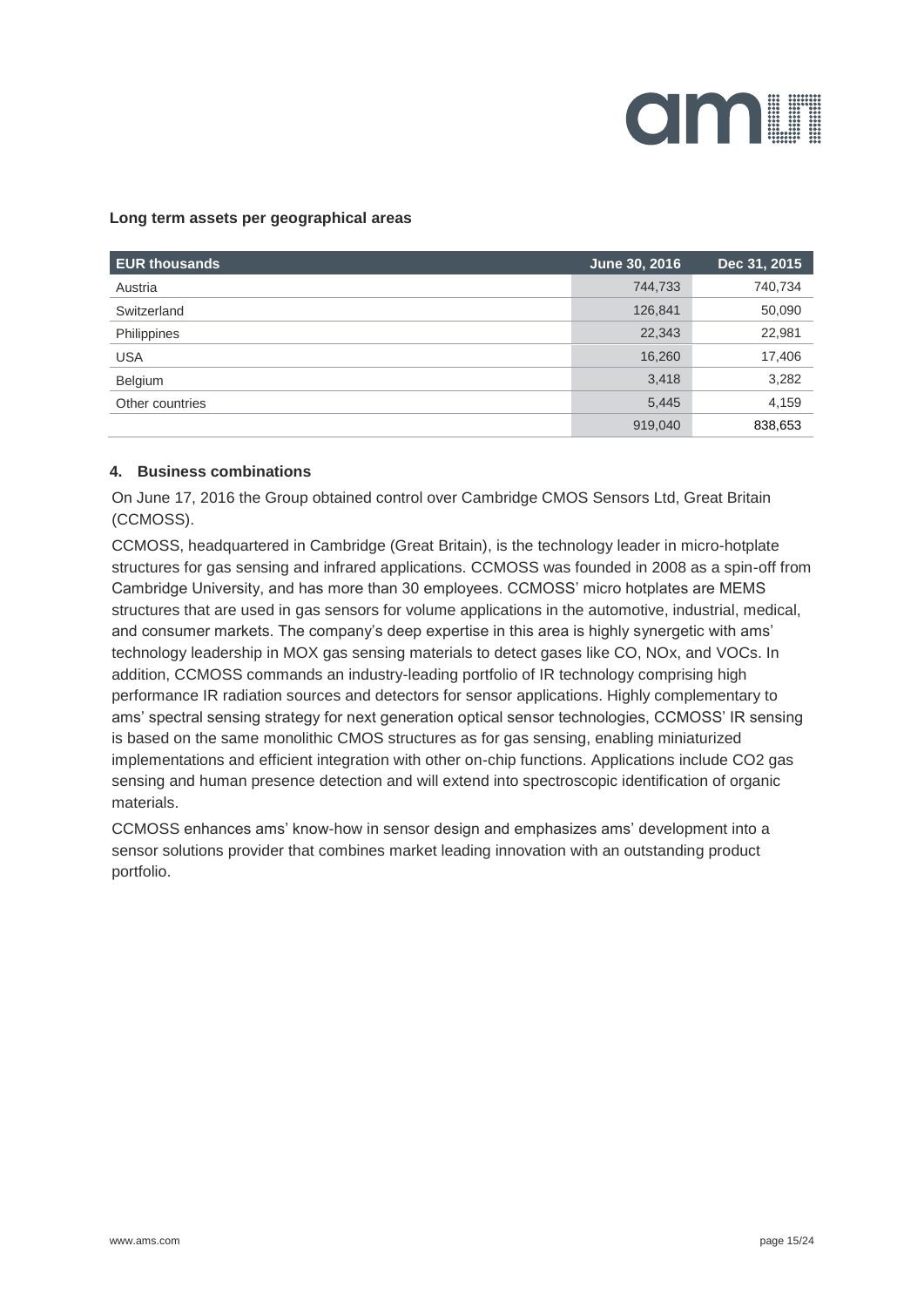

The following table gives an overview of assets and liabilities and a breakdown of the consideration at the date of acquisition (June 17, 2016):

| <b>EUR thousands</b>                         | <b>June 2016</b> |
|----------------------------------------------|------------------|
| Cash and cash equivalents                    | 794              |
| Property, plant and equipment                | 608              |
| Trade receivables                            | 74               |
| Inventories                                  | 43               |
| Other receivables and assets                 | 933              |
| Intangible assets                            |                  |
| Patents                                      | 9,333            |
| Goodwill                                     | 61,423           |
| <b>Trade liabilities</b>                     | $-112$           |
| Current provisions                           | $-18$            |
| Other current liabilities                    | $-753$           |
| Other long-term liabilities                  | $-15$            |
| Deferred tax liabilities                     | $-1,998$         |
|                                              |                  |
| <b>Total consideration transferred</b>       | 70,312           |
| thereof cash                                 | 38,542           |
| thereof incurred liabilities                 | 770              |
| thereof contingent purchase price components | 31,000           |

Due to the short term between the date of acquisition and balance sheet date recognition and measurement of assets and liabilities have been done on a provisional basis.

Goodwill is essentially attributed to the abilities of the management and employees, existing technologies as well as expected synergies deriving from the integration. No portion of the goodwill is expected to be deductible for tax purposes.

Costs that relate directly to the acquisition were approximately EUR 0.3 million in the business year and were allocated in the item "Selling, general and administrative costs".

During the period of time between the date of acquisition and June 30, 2016 CCMOSS neither contributed essentially to the consolidated revenues nor essentially to the consolidated net result.

#### **5. Number of employees**

The average number of employees was 2,129 during the first half of 2016, compared to 1,850 during the first half of 2015.

#### **6. Seasonality, economic cycles**

In the past, results have varied from quarter to quarter as revenues are derived from a number of end markets which may display different seasonal demand patterns over the course of a calendar year. The company currently derives a substantial portion of its revenues from the consumer electronics market which has in the past displayed meaningful seasonality between quarters due to factors such as consumer acceptance of technologies, changes in buying behavior and seasonal demand before major holidays such as Christmas. In addition, general economic cycles may have an additional impact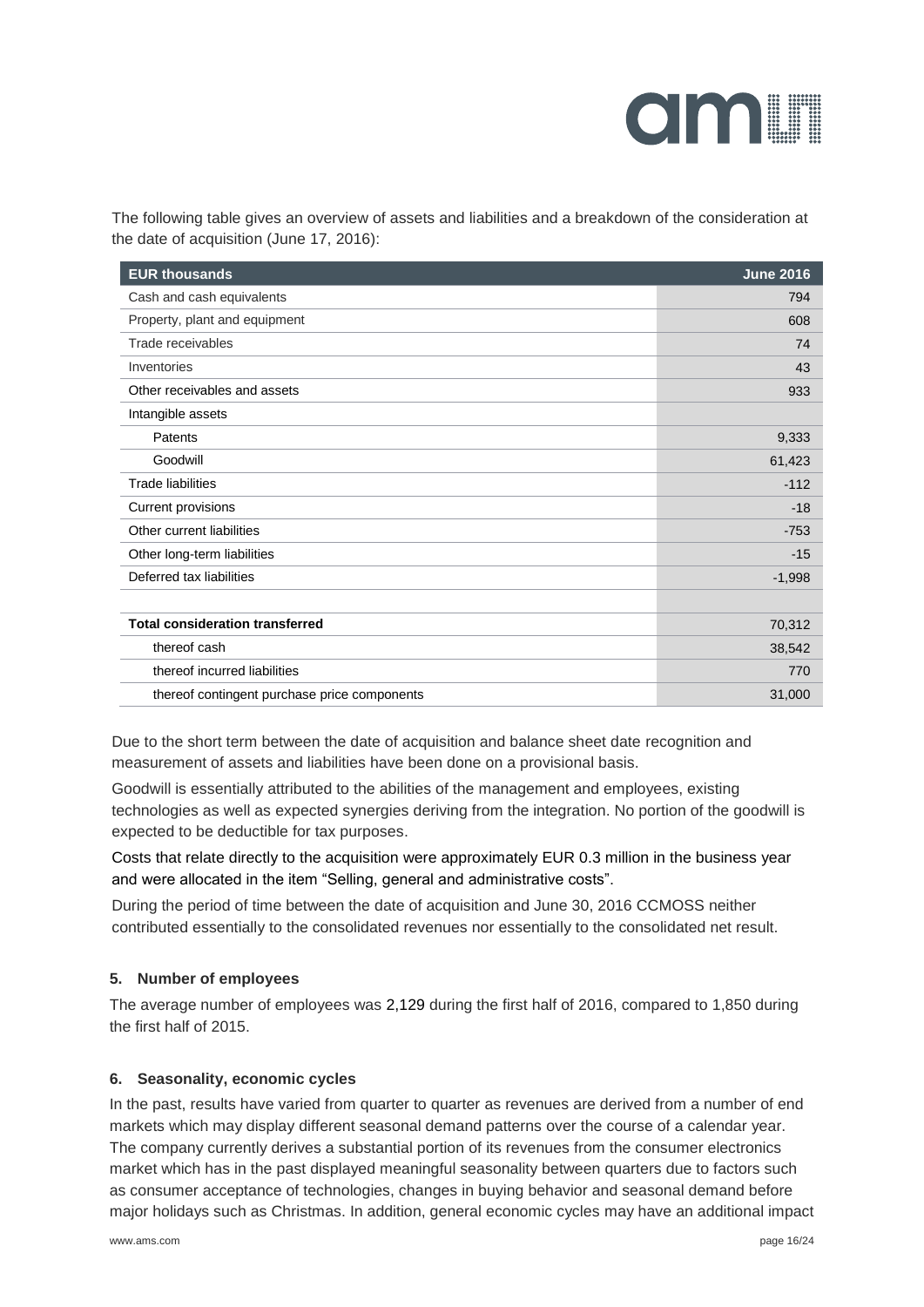

on demand for the company's products across end markets. As the net effect of the different factors mentioned above may differ from quarter to quarter and cannot be predicted, variations of the company's quarterly results will continue in the future.

#### **7. Related parties**

Besides the acquisition of CCMOSS, there were no changes to the status of the Group's related parties.

#### **8. Financial Instruments**

Summary of financial instruments recorded on the balance sheet date as per June 30, 2016:

| <b>EUR thousands</b>               | Available<br>for sale | <b>Held</b><br>for<br>trading | Desig-<br>nated at<br>fair value | Loans<br>and<br>liabilities | Cash     | <b>Carrying</b><br>amount | <b>Fair value</b> |
|------------------------------------|-----------------------|-------------------------------|----------------------------------|-----------------------------|----------|---------------------------|-------------------|
| <b>Short-term financial assets</b> |                       |                               |                                  |                             |          |                           |                   |
| Cash and cash equivalents          | $\Omega$              | $\Omega$                      | $\Omega$                         | 0                           | 29,672   | 29,672                    | 29,672            |
| <b>Financial assets</b>            | 35,613                | 260                           | $\mathbf 0$                      | 0                           | $\Omega$ | 35,873                    | 35,873            |
| Trade receivables                  | 0                     | $\Omega$                      | $\Omega$                         | 98,946                      | $\Omega$ | 98,946                    | 98,946            |
| Other receivables and assets       |                       |                               |                                  |                             |          |                           |                   |
| thereof financial assets           | $\Omega$              | $\Omega$                      | $\Omega$                         | 16,781                      | $\Omega$ | 16,781                    | 16,781            |
| thereof non-financial<br>assets    | $\Omega$              | $\Omega$                      | $\Omega$                         | $\Omega$                    | $\Omega$ | 18,634                    | $\Omega$          |
|                                    |                       |                               |                                  |                             |          |                           |                   |
| Long-term financial assets         |                       |                               |                                  |                             |          |                           |                   |
| thereof financial assets           | 1                     | $\Omega$                      | 6.973                            | 597                         | $\Omega$ | 7.571                     | 7.571             |
| thereof non-financial              |                       |                               |                                  |                             |          |                           |                   |
| assets                             | 0                     | 0                             | 0                                | 0                           | $\Omega$ | $\overline{0}$            | $\Omega$          |
|                                    | 35,614                | 260                           | 6,973                            | 116,324                     | 29,672   | 207,477                   | 188,844           |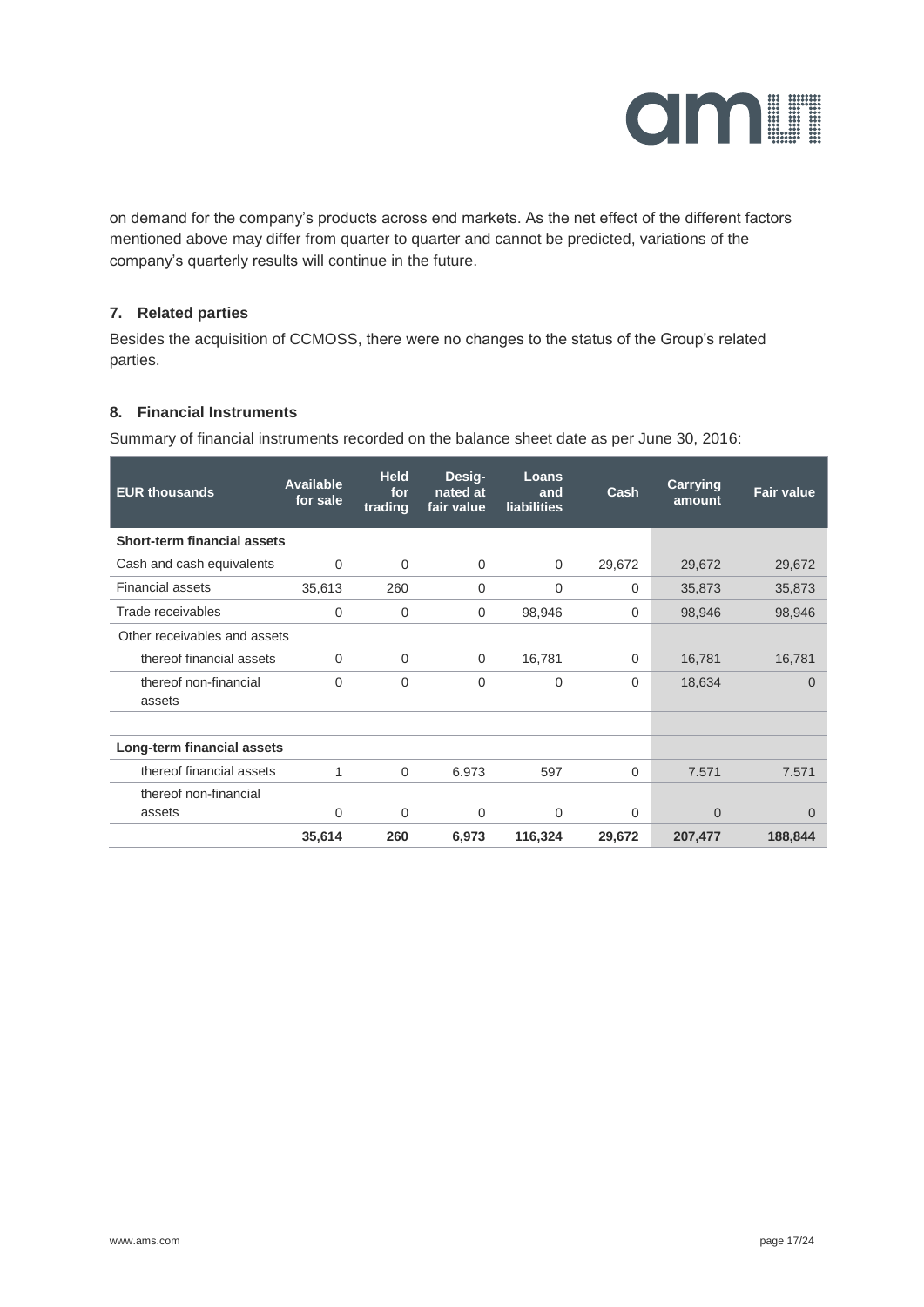# amin

| <b>EUR thousands</b>                    | <b>Fair value</b><br>through P/L | At amortized cost | Carrying<br>amount | <b>Fair value</b> |
|-----------------------------------------|----------------------------------|-------------------|--------------------|-------------------|
| <b>Short-term financial liabilities</b> |                                  |                   |                    |                   |
| Interest bearing loans and              |                                  |                   |                    |                   |
| borrowings                              | $\overline{0}$                   | 96,802            | 96,802             | 96,731            |
| Trade payables                          | $\overline{0}$                   | 36,616            | 36,616             | 36,616            |
| Other liabilities                       |                                  |                   |                    |                   |
| thereof financial liabilities           | 241                              | 4,758             | 4,999              | 4,999             |
| thereof non-financial liabilities       | $\mathbf 0$                      | $\Omega$          | 24,136             | $\Omega$          |
|                                         |                                  |                   |                    |                   |
| Long-term liabilities                   |                                  |                   |                    |                   |
| Interest bearing loans and              |                                  |                   |                    |                   |
| borrowings                              | $\Omega$                         | 248,738           | 248,738            | 248,555           |
| Other long-term liabilities             |                                  |                   |                    |                   |
| thereof financial liabilities           | 31,000                           | 5,695             | 36,695             | 36,695            |
| thereof non-financial liabilities       | $\mathbf 0$                      | $\Omega$          | 938                | $\Omega$          |
|                                         | 31,241                           | 392,607           | 448,923            | 423,595           |

#### Summary of financial instruments recorded on the balance sheet date as per December 31, 2015:

| <b>EUR thousands</b>         | <b>Available</b><br>for sale | <b>Held</b><br>for<br>trading | Desig-<br>nated at<br>fair value | Loans<br>and<br><b>liabilities</b> | Cash        | Carrying<br>amount | <b>Fair value</b> |
|------------------------------|------------------------------|-------------------------------|----------------------------------|------------------------------------|-------------|--------------------|-------------------|
| Short-term financial assets  |                              |                               |                                  |                                    |             |                    |                   |
| Cash and cash equivalents    | $\Omega$                     | $\mathbf 0$                   | $\mathbf 0$                      | 0                                  | 103,579     | 103,579            | 103,579           |
| <b>Financial assets</b>      | 40,061                       | 261                           | 0                                | 0                                  | 0           | 40,321             | 40,321            |
| Trade receivables            | $\mathbf 0$                  | 0                             | 0                                | 88,734                             | 0           | 88,734             | 88,734            |
| Other receivables and assets |                              |                               |                                  |                                    |             |                    |                   |
| thereof financial assets     | $\Omega$                     | $\Omega$                      | $\Omega$                         | 22,920                             | $\Omega$    | 22,920             | 22,920            |
| thereof non-financial        |                              |                               |                                  |                                    |             |                    |                   |
| assets                       | $\Omega$                     | $\Omega$                      | $\Omega$                         | $\Omega$                           | $\Omega$    | 5,743              | $\Omega$          |
| Long-term financial assets   |                              |                               |                                  |                                    |             |                    |                   |
| thereof financial assets     | 1                            | $\Omega$                      | 6,382                            | 597                                | $\mathbf 0$ | 6,979              | 6,979             |
| thereof non-financial        |                              |                               |                                  |                                    |             |                    |                   |
| assets                       | 0                            | $\Omega$                      | $\Omega$                         | $\Omega$                           | $\Omega$    | 0                  | 0                 |
|                              | 40,061                       | 261                           | 6,382                            | 112,251                            | 103,579     | 268,277            | 262,534           |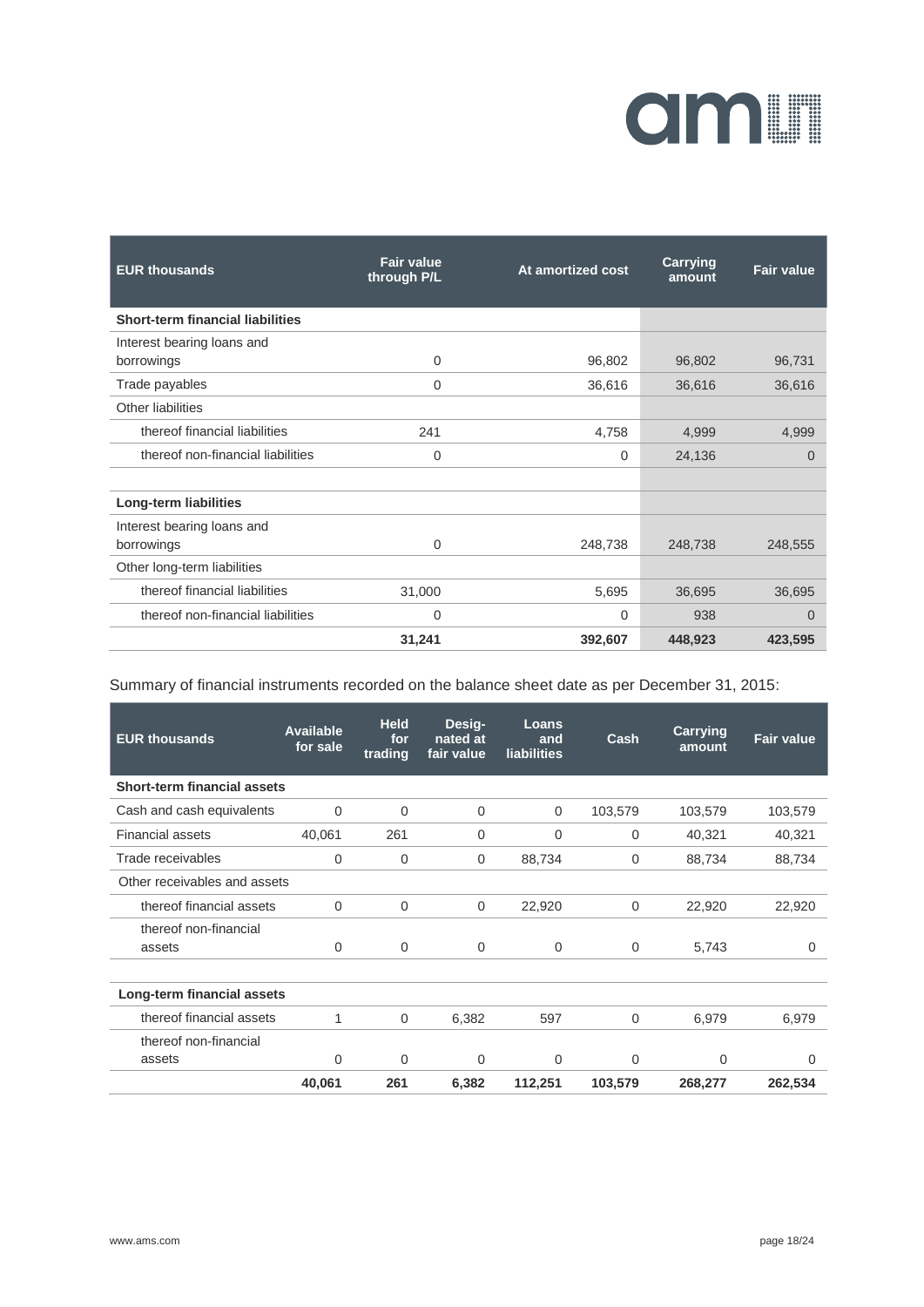# **OMIT**

| <b>EUR thousands</b>                    | <b>Fair value</b><br>through P/L | At amortized cost | <b>Carrying</b><br>amount | <b>Fair value</b> |
|-----------------------------------------|----------------------------------|-------------------|---------------------------|-------------------|
| <b>Short-term financial liabilities</b> |                                  |                   |                           |                   |
| Interest bearing loans and              |                                  |                   |                           |                   |
| borrowings                              | $\mathbf 0$                      | 74,961            | 74,961                    | 74,910            |
| Trade payables                          | $\mathbf 0$                      | 58,590            | 58,590                    | 58,590            |
| Other liabilities                       |                                  |                   |                           |                   |
| thereof financial liabilities           | 1,640                            | 6,627             | 8,267                     | 8,267             |
| thereof non-financial liabilities       | $\Omega$                         | $\Omega$          | 24,495                    | 0                 |
| Long term liabilities                   |                                  |                   |                           |                   |
| Interest bearing loans and              |                                  |                   |                           |                   |
| borrowings                              | $\Omega$                         | 200,223           | 200,223                   | 200,086           |
| Other long-term liabilities             |                                  |                   |                           |                   |
| thereof financial liabilities           | $\mathbf 0$                      | 5,188             | 5,188                     | 5,188             |
| thereof non-financial liabilities       | $\mathbf 0$                      | $\overline{0}$    | 820                       | 0                 |
|                                         | 1,640                            | 345,589           | 370,754                   | 345,251           |

| June 30, 2016<br><b>EUR thousands</b>   | Level 1        | Level <sub>2</sub> | Level 3        | <b>Total</b>   |
|-----------------------------------------|----------------|--------------------|----------------|----------------|
| <b>Short-term financial assets</b>      |                |                    |                |                |
| <b>Financial assets</b>                 | 35,613         | $\overline{0}$     | 260            | 35,873         |
| Other receivables and financial assets  | $\overline{0}$ | $\overline{0}$     | $\Omega$       | $\overline{0}$ |
|                                         |                |                    |                |                |
| Long-term financial assets              |                |                    |                |                |
| <b>Financial assets</b>                 | $\overline{0}$ | 7,570              | $\overline{0}$ | 7,570          |
| Other receivables and financial assets  | $\overline{0}$ | 83                 | $\overline{0}$ | 83             |
|                                         | 35,613         | 7,653              | 260            | 43,527         |
|                                         |                |                    |                |                |
| <b>Short-term financial liabilities</b> |                |                    |                |                |
| Interest bearing loans                  | $\Omega$       | 96,731             | $\Omega$       | 96,731         |
| Other liabilities                       | $\Omega$       | $\Omega$           | 241            | 241            |
|                                         |                |                    |                |                |
| Long-term financial liabilities         |                |                    |                |                |
| Interest bearing loans                  | $\overline{0}$ | 248,555            | $\overline{0}$ | 248,555        |
| Other liabilities                       | $\Omega$       | $\overline{0}$     | 31,000         | 31,000         |
|                                         | $\bf{0}$       | 345,286            | 31,241         | 376,527        |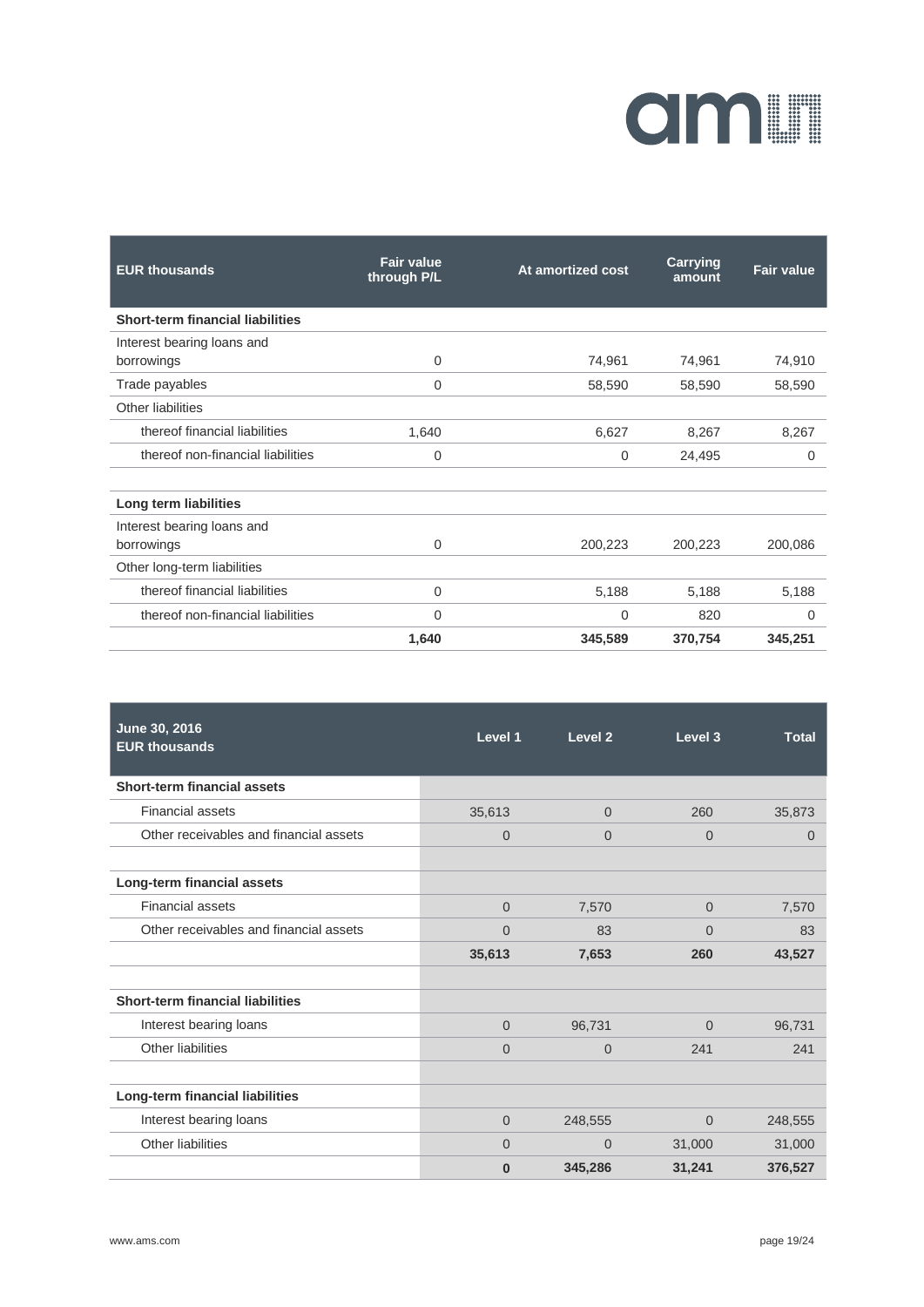# CIMIN

| December 31, 2015<br><b>EUR thousands</b> | Level 1     | Level 2     | Level 3     | <b>Total</b> |
|-------------------------------------------|-------------|-------------|-------------|--------------|
| Short-term financial assets               |             |             |             |              |
| <b>Financial assets</b>                   | 40.061      | $\mathbf 0$ | 261         | 40,321       |
| Other receivables and financial assets    | $\mathbf 0$ | $\mathbf 0$ | $\mathbf 0$ | $\mathbf 0$  |
| Long-term financial assets                |             |             |             |              |
| <b>Financial assets</b>                   |             | 6,979       | 0           | 6,979        |
| Other receivables and financial assets    | $\Omega$    | 0           | $\mathbf 0$ | $\mathbf 0$  |
|                                           | $\bf{0}$    | 6,979       | 261         | 47,300       |
| <b>Short-term financial liabilities</b>   |             |             |             |              |
| Interest bearing loans                    | $\mathbf 0$ | 74,910      | 0           | 74,910       |
| Other liabilities                         | $\mathbf 0$ | $\mathbf 0$ | 1,640       | 1,640        |
| Long-term financial liabilities           |             |             |             |              |
| Interest bearing loans                    | $\mathbf 0$ | 200,086     | 0           | 200,086      |
| Other liabilities                         | $\Omega$    | $\Omega$    | $\Omega$    | $\Omega$     |
|                                           | 0           | 274,996     | 1,640       | 276,636      |

Current investments also present the option value of a convertible loan granted by ams. The option entitles ams to require the conversion of the loan into shares of 25.01% of the borrower's company. This embedded derivate is measured at fair value through profit or loss. The valuation is done based on a Black Scholes model. Sole significant value-affecting parameter is the borrower's enterprise value. As of June 30, 2016, the option amounts to EUR 260 thousand (December 31, 2015: EUR 261 thousand).

Contingent purchase price liabilities follow from the acquisition of IDS doo (currently ams R&D doo) in 2012. ams has committed to pay up to EUR 241 thousand (December 31, 2015: EUR 1,640 thousand) of performance related compensation to the seller until December 31, 2016. The purchase price liabilities comprise exclusively royalty earn-out payments until 2016. The seller will receive royalties for products which are built upon IDS intellectual property. The royalty earn-out tranche is based on ams' long-term revenue projections.

Additional contingent purchase price liabilities follow from the acquisition of Cambridge CMOS Sensors Ltd in 2016. ams has committed to pay up to EUR 31,000 thousand of performance related compensation to the seller. The purchase price liabilities comprise royalty earn-out payments for products which are based on CCMOSS technology until 2020. The royalty earn-out consideration is based on ams' long-term revenue projections for the relevant products.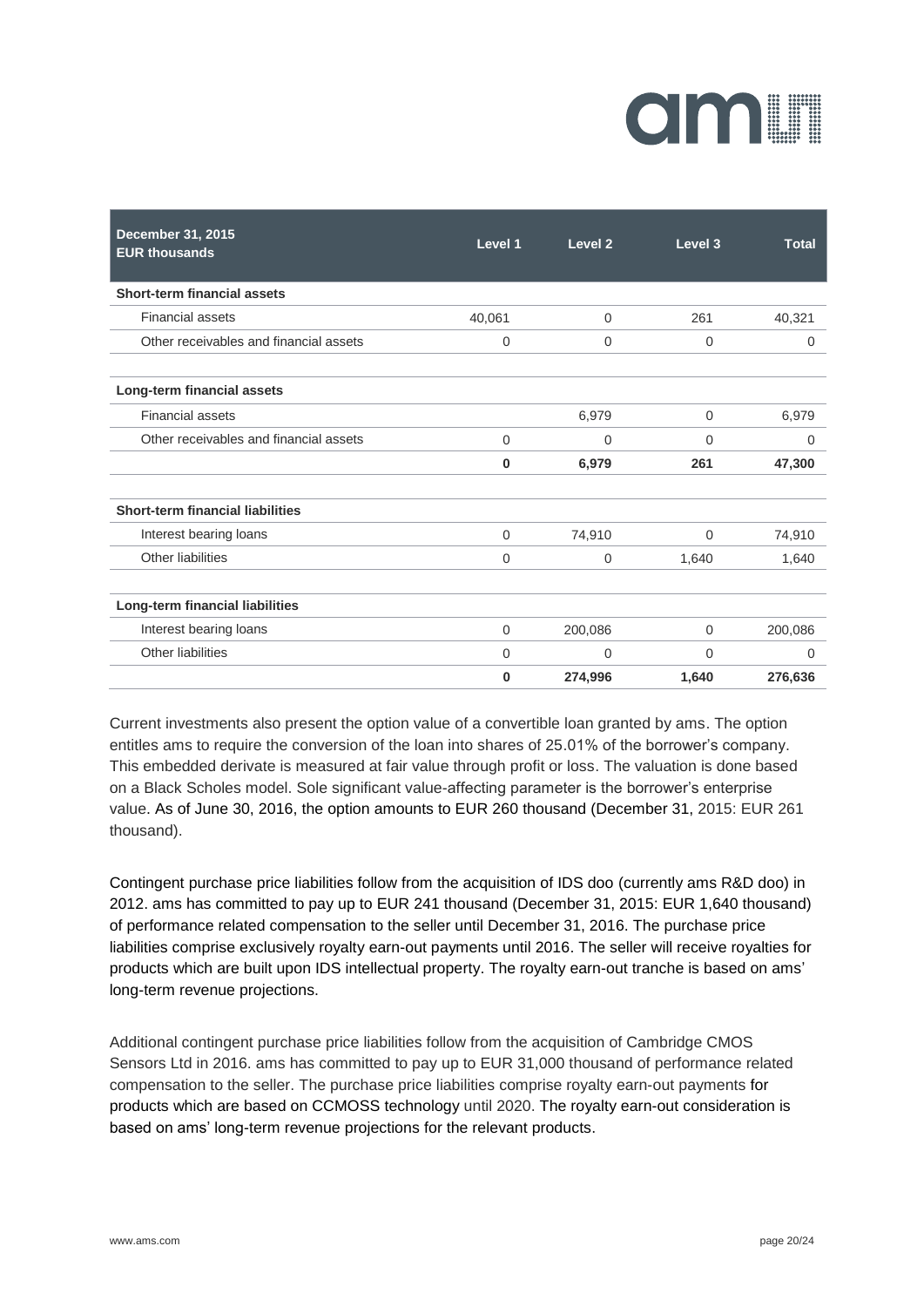

#### **9. Property, plant & equipment**

The Group acquired property plant and equipment amounting to EUR 41,004 thousand, mainly for expansion of wafer fab capacity and test capacity.

#### **10. Intangible assets and goodwill**

The Group has assessed whether there is an impairment trigger that would lead to an impairment. There was no indication for impairment.

#### **11. Treasury shares**

The group acquired a total of 1,944,500 treasury shares during the reporting period which amounted to EUR 46,906,582.76. 399,999 treasury shares have been sold to fulfill obligations of the Stock Option Plans.

#### **12. Dividends**

On June 10, ams AG distributed a dividend of 0.51 EUR per share amounting to a total of EUR 34,330,298.61.

#### **13. Subsequent events**

ams signed an agreement to acquire the color and spectral sensing systems specialist MAZeT GmbH, based in Jena, Germany, for an undisclosed amount. Focused on industrial and medical applications, MAZeT offers extensive system and application know-how in advanced color and spectral sensing and strong optical engineering expertise. The closing of the transaction took place on July 12, 2016.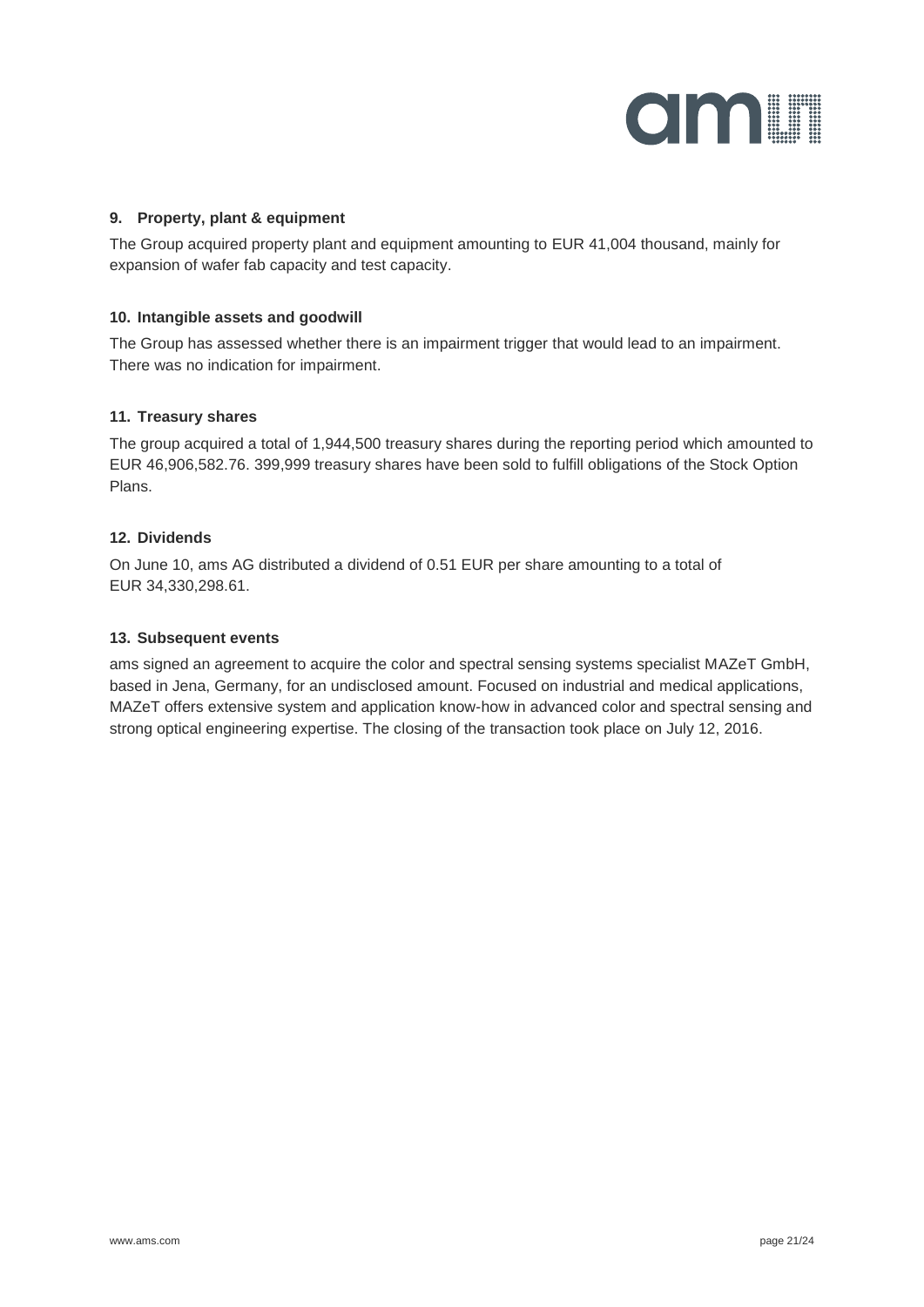

## **Supplemental financial information**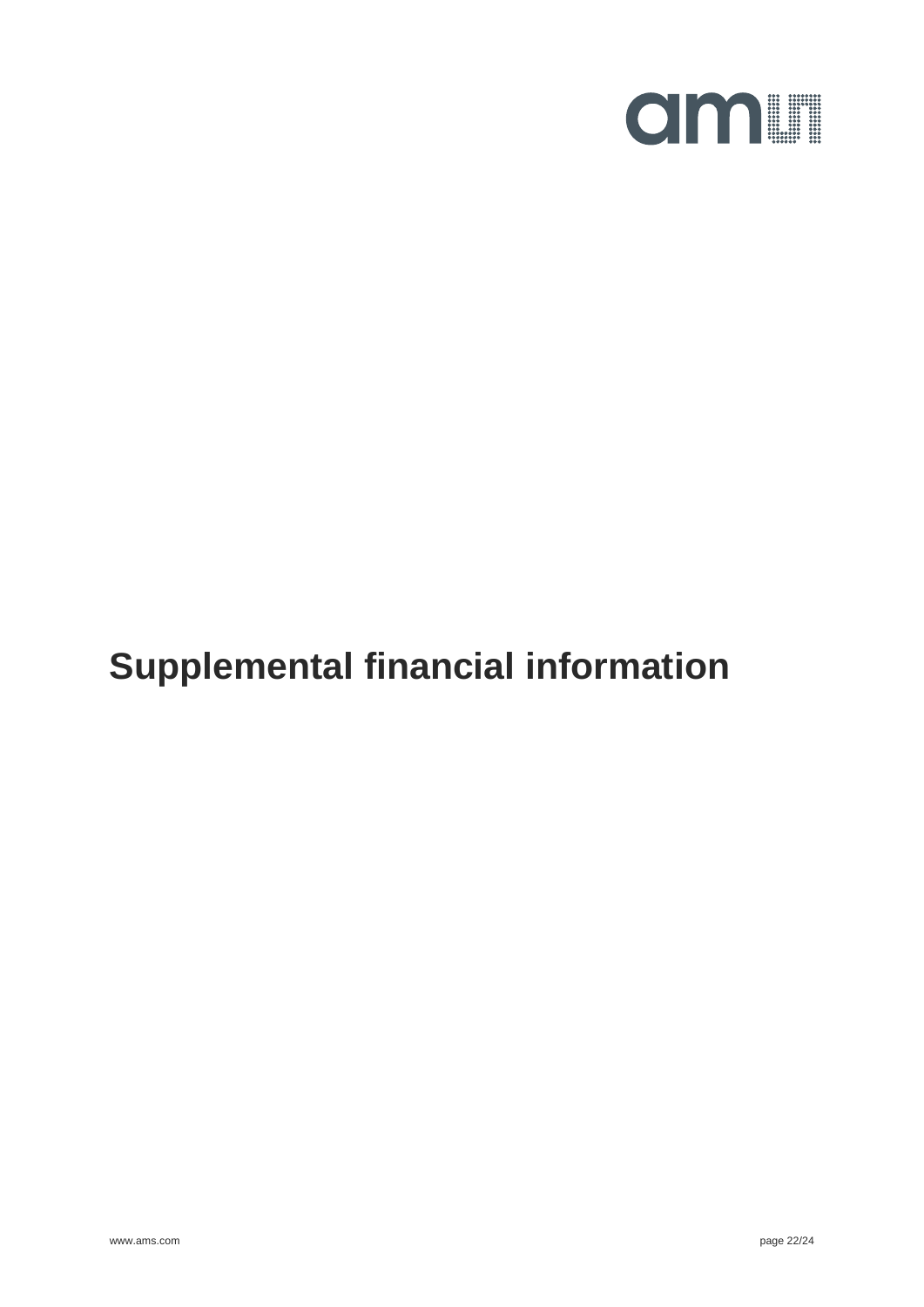

#### **Reconciliation from adjusted figures to IFRS reported figures**

| <b>EUR thousands</b><br>(except earnings per share) | Q2 2016   | <b>1st Half 2016</b> | Q2 2015   | <b>1st Half 2015</b> |
|-----------------------------------------------------|-----------|----------------------|-----------|----------------------|
| Gross profit - adjusted                             | 74,074    | 152,270              | 94,944    | 180,948              |
| Acquisition-related costs                           | $-3,289$  | $-7,470$             | $-2,578$  | $-5,093$             |
| Share-based compensation costs                      | $-93$     | $-186$               | $-54$     | $-161$               |
| Gross profit - IFRS reported                        | 70,692    | 144,614              | 92,311    | 175,693              |
| Gross margin in % - adjusted                        | 55.9%     | 56.5 %               | 56.0%     | 56.0%                |
| Gross margin in % – IFRS reported                   | 53.4 %    | 53.6 %               | 54.4 %    | 54.4 %               |
| Operating expenses - adjusted                       | $-49,646$ | $-99,685$            | $-45,944$ | $-88,960$            |
| Acquisition-related costs                           | $-2,857$  | $-5,715$             | $-1,315$  | $-2,631$             |
| Share-based compensation costs                      | $-1,508$  | $-2,817$             | $-482$    | $-1,284$             |
| Operating expenses - IFRS reported                  | $-54,011$ | $-108,217$           | $-47,741$ | $-92,875$            |
| Result from operations - adjusted                   | 24,429    | 52,585               | 49,000    | 91,988               |
| Acquisition-related costs                           | $-6,146$  | $-13,185$            | $-3,894$  | $-7,724$             |
| Share-based compensation costs                      | $-1,601$  | $-3,003$             | $-535$    | $-1,445$             |
| <b>Result from operations - IFRS reported</b>       | 16,681    | 36,398               | 44,571    | 82,819               |
| Operating margin in % - adjusted                    | 18.4 %    | 19.5 %               | 28.9%     | 28.5 %               |
| Operating margin in % - IFRS reported               | 12.6 %    | 13.5 %               | 26.3%     | 25.6%                |